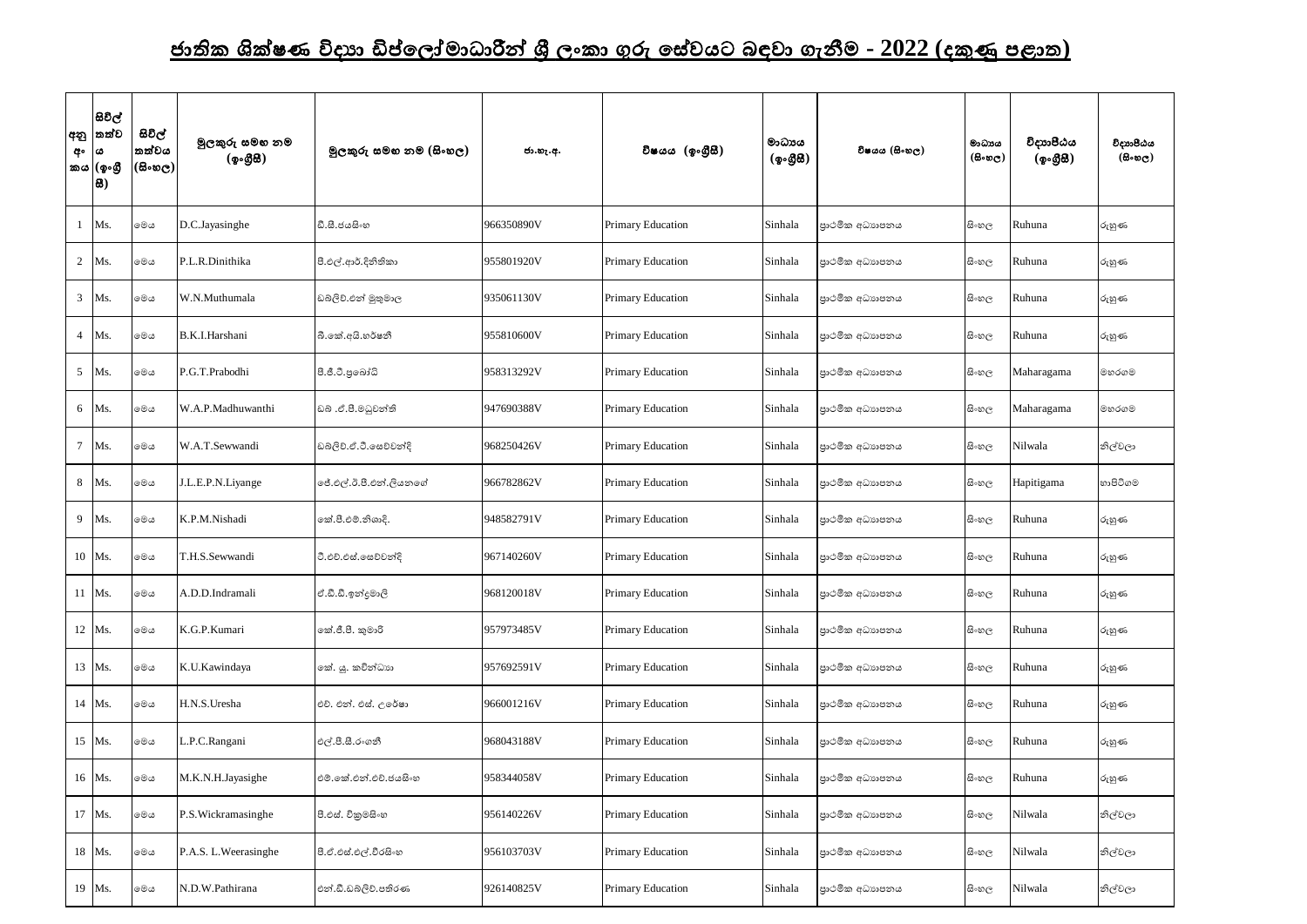| අනු<br>අං | සිවිල්<br> තත්ව<br>ය<br>කය (ඉංගුී<br>8 | සිවිල්<br>තත්වය<br>(600) | මුලකුරු සමහ නම<br>(ඉංගීසී) | මූලකුරු සමහ නම (සිංහල)         | ජා.හැ.අ.     | විෂයය (ඉංගීුසී)          | මාධායය<br>$(\phi \circ \mathcal{B} \mathcal{B})$ | විෂයය (සිංහල)  | මාධායය<br>$(B \circ \omega_C)$ | විදාහපීඨය<br>$(\phi \circ \mathcal{B} \mathcal{B})$ | විදාහපීඨය<br>$($ සිංහල $)$ |
|-----------|----------------------------------------|--------------------------|----------------------------|--------------------------------|--------------|--------------------------|--------------------------------------------------|----------------|--------------------------------|-----------------------------------------------------|----------------------------|
| 20        | Ms.                                    | මෙය                      | W.N.J.Jayawardhana         | ඩබ්ලිව්.එන්.ජේ.ජයවර්ධන         | 199673600651 | Primary Education        | Sinhala                                          | පාථමික අධාහපනය | සිංහල                          | Ruhuna                                              | රුහුණ                      |
| 21 Ms.    |                                        | මෙය                      | W.N.S.Silva                | ඩබ්ලිව්.එන්.එස්.සිල්වා         | 965670351V   | Primary Education        | Sinhala                                          | පාථමික අධාහපනය | සි∘හල                          | Ruhuna                                              | රුහුණ                      |
| 22        | Ms.                                    | මෙය                      | E.A.S.Chamarika            | ඊ.ඒ.එස්.චාමරිකා                | 955481887V   | Primary Education        | Sinhala                                          | පාථමික අධාහපනය | සි∘හල                          | Ruhuna                                              | රුහුණ                      |
| 23        | Mr.                                    | මයා                      | M.K.C.M.Kumarage           | එම්.කේ.සී.එම්.කුමාරගේ          | 952590618V   | <b>Primary Education</b> | Sinhala                                          | පාථමික අධාහපනය | සිංහල                          | Ruhuna                                              | රුහුණ                      |
| 24        | Ms.                                    | මෙය                      | C.R.Ramasinghe             | සී.ආර්.රාමසිංහ                 | 955102789V   | Primary Education        | Sinhala                                          | පාථමික අධාහපනය | සි∘හල                          | Ruhuna                                              | රුහුණ                      |
| 25        | Ms.                                    | මෙය                      | S.G.N.Priyasharshani       | එස්.ජී.එන් පියදර්ශනී           | 966881275V   | <b>Primary Education</b> | Sinhala                                          | පාථමික අධාහපනය | සිංහල                          | Maharagama                                          | මහරගම                      |
| 26 Ms.    |                                        | මෙය                      | M.P.Abegunawardhana        | එම්.පී.අබෙගුණවර්ධන             | 946760684V   | Primary Education        | Sinhala                                          | පාථමික අධාහපනය | සි∘හල                          | Nilwala                                             | නිල්වලා                    |
| 27        | Ms.                                    | මෙය                      | P.S.T.Githma               | පී.එස්.ටී.ගීත්මා               | 199752700190 | Primary Education        | Sinhala                                          | පාථමික අධාහපනය | සි∘හල                          | Nilwala                                             | නිල්වලා                    |
| 28        | Ms.                                    | මෙය                      | M.D.Dilangani              | එම්.ඩී.දිලංගනී                 | 968182099V   | Primary Education        | Sinhala                                          | පාථමික අධාහපනය | සිංහල                          | Nilwala                                             | නිල්වලා                    |
| 29        | Ms.                                    | මෙය                      | G.S.Prabodani              | ජී.එස්.පුබෝදනි                 | 968601571V   | Primary Education        | Sinhala                                          | පාථමික අධාහපනය | සි∘හල                          | Nilwala                                             | නිල්වලා                    |
| 30        | Ms.                                    | මෙය                      | J.S.Kaushalay              | ජේ.එස්. කෞෂලාග                 | 967641200V   | <b>Primary Education</b> | Sinhala                                          | පාථමික අධාහපනය | සි∘හල                          | Nilwala                                             | නිල්වලා                    |
|           | 31 Ms.                                 | මෙය                      | R.P. I.C.M. Weerasiri      | ආර්.පී.අයි.සී.මධුවන්ති වීරසිරි | 966471417V   | Primary Education        | Sinhala                                          | පාථමික අධාහපනය | සි∘හල                          | Pulathisipura                                       | පුලතිසිපුර                 |
|           | 32 Ms.                                 | මෙය                      | D.M.I.M.Disanayaka         | ඩී.එම්.අයි.එම්.දිසානායක        | 958521251V   | <b>Primary Education</b> | Sinhala                                          | පාථමික අධාහපනය | සිංහල                          | Pulathisipura                                       | පුලතිසිපුර                 |
|           | 33 Mr.                                 | ගය                       | N.A.B.Sandaruwan           | එන්.ඒ.බුද්ධික සඳුරුවන්         | 943532478V   | Primary Education        | Sinhala                                          | පාථමික අධාහපනය | සිංහල                          | Ruhuna                                              | රුහුණ                      |
|           | 34 Ms.                                 | මෙය                      | U.H.K.Priyadarshani        | යු.එච්.කේ පියදර්ශනී            | 965032568V   | Primary Education        | Sinhala                                          | පාථමික අධාහපනය | සිංහල                          | Ruhuna                                              | රුහුණ                      |
|           | 35 Ms.                                 | මෙය                      | P.M.Rathnayaka             | පී.එම්.රත්නායක                 | 958232896V   | Primary Education        | Sinhala                                          | පාථමික අධාහපනය | සිංහල                          | Ruhuna                                              | රුහුණ                      |
|           | 36 Ms.                                 | මෙය                      | H.W.I.Sadunika             | එච්.ඩබ්ලිව්.අයි.සඳුනිකා        | 955860489V   | Primary Education        | Sinhala                                          | පාථමික අධාහපනය | සිංහල                          | Ruhuna                                              | රුහුණ                      |
| 37        | Ms.                                    | මෙය                      | W.A.S.Lakmali              | ඩබලිව්. ඒ. එස්. ලක්මාලි        | 958141955V   | <b>Primary Education</b> | Sinhala                                          | පාථමික අධාහපනය | සිංහල                          | Ruhuna                                              | රුහුණ                      |
|           | 38 Ms.                                 | මෙය                      | P.K.A.Sachethani           | පී.කේ. ඒ. සවේතනි               | 199669602216 | Primary Education        | Sinhala                                          | පාථමික අධාහපනය | සිංහල                          | Ruhuna                                              | රුහුණ                      |
|           | 39 Mr.                                 | මයා                      | K.S.S.Kumara               | කේ.එස්.එස්.කුමාර               | 950383216V   | Primary Education        | Sinhala                                          | පාථමික අධාහපනය | සිංහල                          | Ruhuna                                              | රුහුණ                      |
|           | 40 Mr.                                 | මයා                      | D.G.N.Chamara              | ඩී.ජී.එන්.චාමර                 | 950162341V   | Primary Education        | Sinhala                                          | පාථමික අධාහපනය | සිංහල                          | Ruhuna                                              | රුහුණ                      |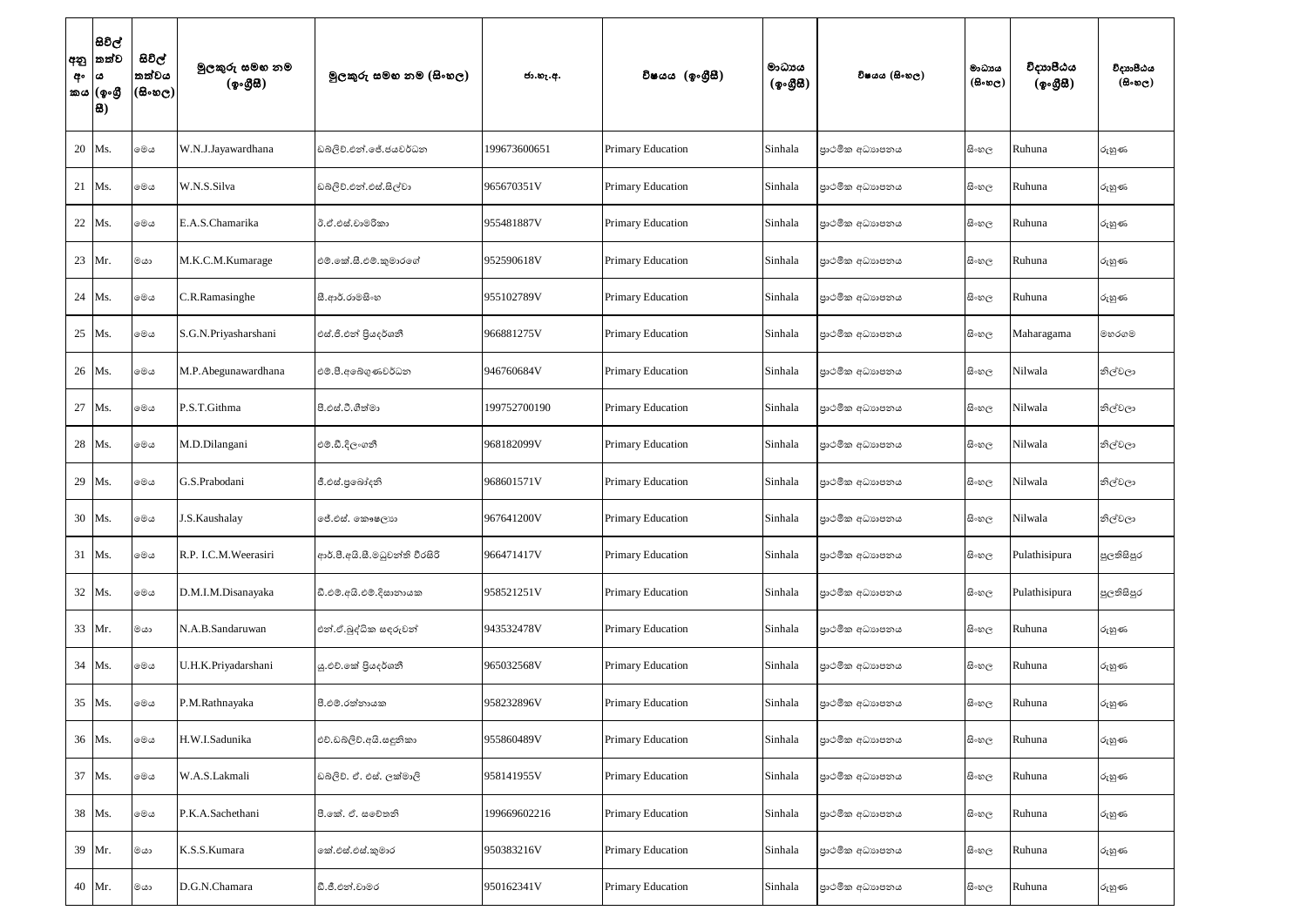| අං  ය | සිවිල්<br> අනු  තත්ව<br>කය  (ඉංගී<br> 8) | සිවිල්<br>තත්වය<br> (සිංහල) | මුලකුරු සමහ නම<br>(ඉංගීසී) | මූලකුරු සමහ නම (සිංහල)      | ජා.හැ.අ.   | විෂයය (ඉංගීසී)           | මාධායය<br>$({\cal Q} \circ \mathcal{B} \mathcal{B})$ | විෂයය (සිංහල)  | මාධායය<br>$(B \circ \omega_C)$ | විදාහපීඨය<br>$(\phi \circ \mathcal{B} \mathcal{B})$ | විදාහපීඨය<br>$($ සිංහල) |
|-------|------------------------------------------|-----------------------------|----------------------------|-----------------------------|------------|--------------------------|------------------------------------------------------|----------------|--------------------------------|-----------------------------------------------------|-------------------------|
|       | 41 Mr.                                   | ගය                          | K.A.G.T.Thilanga           | කේ.ඒ.ජී.ටී.තිලංග            | 953542633V | <b>Primary Education</b> | Sinhala                                              | පාථමික අධාහපනය | සි∘හල                          | Ruhuna                                              | රුහුණ                   |
|       | 42 Ms.                                   | මෙය                         | K.J.T.Wimarshani           | කේ. ජේ. ටී. විමර්ශනි        | 956941644V | <b>Primary Education</b> | Sinhala                                              | පාථමික අධාහපනය | සිංහල                          | Ruhuna                                              | රුහුණ                   |
|       | 43 Mr.                                   | ගය                          | M.G.Nuwan                  | එම්.ජී.නුවන්                | 950500166V | <b>Primary Education</b> | Sinhala                                              | පාථමික අධාහපනය | සිංහල                          | Ruhuna                                              | රුහුණ                   |
|       | 44 Ms.                                   | මෙය                         | .D.Sewwandi                | එල්. ඩී. සෙව්වන්දි          | 956882583V | <b>Primary Education</b> | Sinhala                                              | පාථමික අධාහපනය | සි∘හල                          | Ruhuna                                              | රුහුණ                   |
|       | 45 Ms.                                   | මෙය                         | K.K.Warapitiya             | කේ.කේ.වරාපිටිය              | 958023286V | Primary Education        | Sinhala                                              | පාථමික අධාහපනය | සි∘හල                          | Ruhuna                                              | රුහුණ                   |
|       | 46 Ms.                                   | මෙය                         | S.N.Weeramuni              | එස්.එන්.වීරමුණි             | 967501034V | <b>Primary Education</b> | Sinhala                                              | පාථමික අධාහපනය | සි∘හල                          | Ruhuna                                              | රුහුණ                   |
|       | 47 Ms.                                   | මෙය                         | B.S.G.R.Sewwandi           | බී. එස් .ජී . ආර් සෙව්වන්දි | 958394160V | <b>Primary Education</b> | Sinhala                                              | පාථමික අධාහපනය | සි∘හල                          | Ruhuna                                              | රුහුණ                   |
|       | 48 Ms.                                   | මෙය                         | R.T.Madhushani             | ආර්.ටී.මධුශානි              | 958042000V | <b>Primary Education</b> | Sinhala                                              | පාථමික අධාහපනය | සිංහල                          | Nilwala                                             | නිල්වලා                 |
|       | 49 Ms.                                   | මෙය                         | S.M.S.B.Wickramapala       | එස්.එම්.එස්.බි. විකුමපාල    | 967641715V | <b>Primary Education</b> | Sinhala                                              | පාථමික අධාහපනය | සි∘හල                          | Pulathisipura                                       | පුලතිසිපුර              |
|       | 50 Ms.                                   | මෙය                         | R.K.Gajasinghe             | ආර්.කේ.ගජසිංහ               | 958522762V | <b>Primary Education</b> | Sinhala                                              | පාථමික අධාහපනය | සිංහල                          | Ruhuna                                              | රුහුණ                   |
|       | 51 Ms.                                   | මෙය                         | G.A.H.Sandunika            | ජී.ඒ.එච්.සඳූනිකා            | 968061968V | Primary Education        | Sinhala                                              | පාථමික අධාහපනය | සිංහල                          | Ruhuna                                              | රුහුණ                   |
|       | 52 Ms.                                   | මෙය                         | G.A.T.Sewwandi             | ජී.ඒ.ටී. සෙව්වන්දි          | 967972061V | <b>Primary Education</b> | Sinhala                                              | පාථමික අධාහපනය | සි∘හල                          | Ruhuna                                              | රුහුණ                   |
|       | 53 Ms.                                   | මෙය                         | B.V.L.Niroshika            | බී.වී.එල්.නිරෝෂිකා          | 968390830V | <b>Primary Education</b> | Sinhala                                              | පාථමික අධාහපනය | සි∘හල                          | Ruhuna                                              | රුහුණ                   |
|       | 54 Ms.                                   | මෙය                         | P.G.I.T.Sandamali          | පිංමදාස.රි.ඩිඉ. ජී. පී      | 965243305V | Primary Education        | Sinhala                                              | පාථමික අධාහපනය | සි∘හල                          | Ruhuna                                              | රුහුණ                   |
|       | 55 Ms.                                   | මෙය                         | B.G.D.Dilrukshi            | බී.ජී. දිස්තා දිල්රුක්ෂි    | 957613489V | Primary Education        | Sinhala                                              | පාථමික අධාහපනය | සිංහල                          | Ruhuna                                              | රුහුණ                   |
|       | 56 Ms.                                   | මෙය                         | M.A.T.C.Neelarathna        | එම්.ඒ.ටී.සී.නීලරත්න         | 957172440V | <b>Primary Education</b> | Sinhala                                              | පාථමික අධාහපනය | සිංහල                          | Ruhuna                                              | රුහුණ                   |
|       | 57 Ms.                                   | මෙය                         | P.G.N.Madhara              | පී.ජී.එන්. මධාරා            | 965351434V | <b>Primary Education</b> | Sinhala                                              | පාථමික අධාහපනය | සිංහල                          | Ruhuna                                              | රුහුණ                   |
|       | 58 Ms.                                   | මෙය                         | W.G.S.Udayamali            | ඩබ්.ජී.එස්.උදයමාලි          | 948113732V | <b>Primary Education</b> | Sinhala                                              | පාථමික අධාහපනය | සිංහල                          | Ruhuna                                              | රුහුණ                   |
|       | 59 Ms.                                   | මෙය                         | K.L.G.I.Madhushani         | කේ.එල්.ජී.අයි.මධුෂානි       | 958541368V | <b>Primary Education</b> | Sinhala                                              | පාථමික අධාහපනය | සිංහල                          | Ruhuna                                              | රුහුණ                   |
|       | 60 Ms.                                   | මෙය                         | B.P.Jayamali               | බී.පී.ජයමාලි                | 966101016V | Primary Education        | Sinhala                                              | පාථමික අධාහපනය | සිංහල                          | Ruhuna                                              | රුහුණ                   |
| 61    | Ms.                                      | මෙය                         | S.A.P.N.Mendis             | එස්.ඒ.පී.එන්.මෙන්ඩිස්       | 965760229V | Primary Education        | Sinhala                                              | පාථමික අධාහපනය | සිංහල                          | Ruhuna                                              | රුහුණ                   |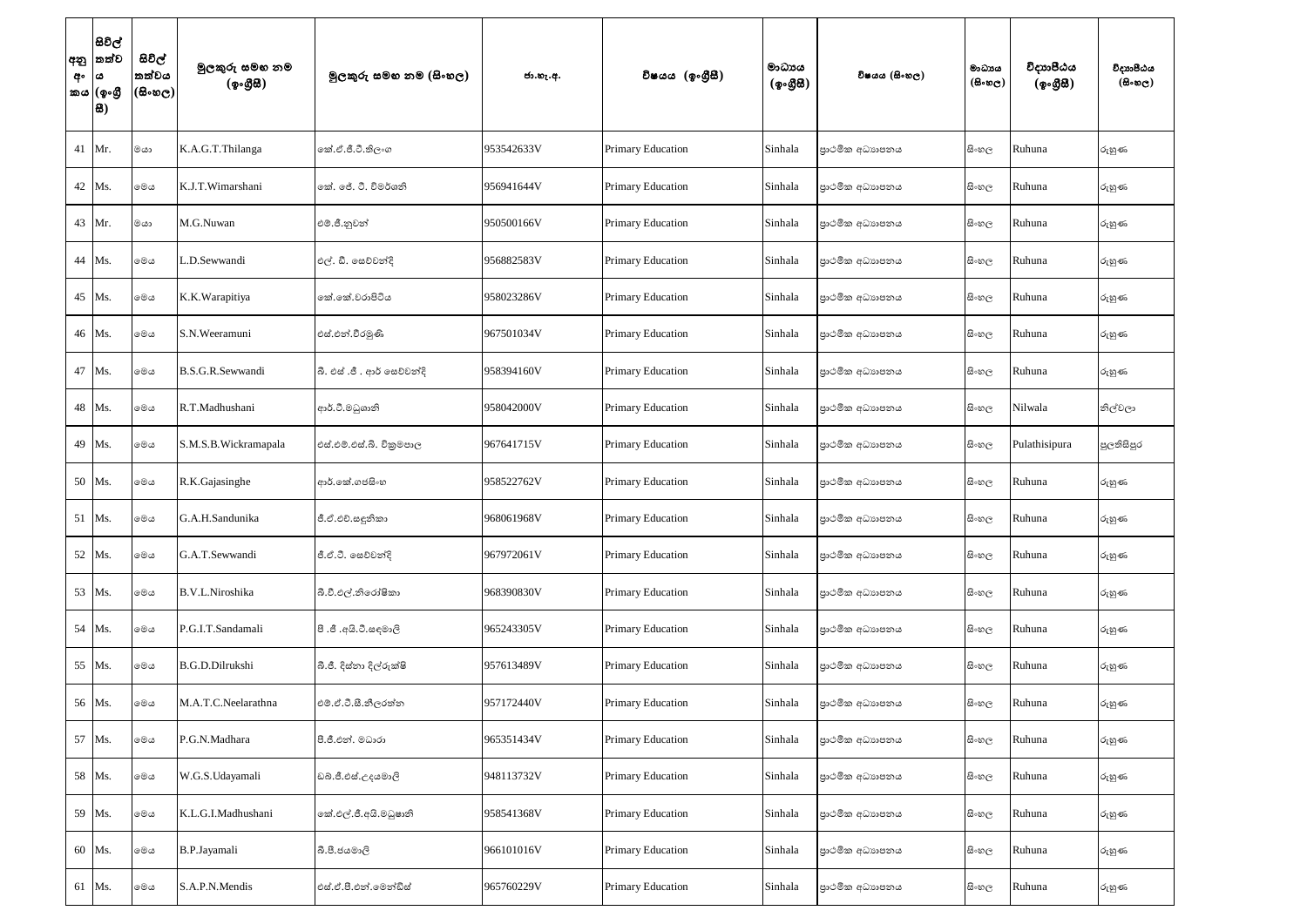| අං | සිවිල්<br> අනු  තත්ව<br>$\omega$<br>කය (ඉංගුී<br> 8) | සිවිල්<br>තත්වය<br>$ \mathfrak{G}\circ\mathfrak{G}\circ $ | මුලකුරු සමහ නම<br>(ඉංගීසී) | මූලකුරු සමහ නම (සිංහල)     | ජා.හැ.අ.   | විෂයය (ඉංගීසී)           | මාධායය<br>$($ ඉංගීසී) | විෂයය (සිංහල)  | මාධායය<br>$(B \circ \omega_C)$ | විදාහපීඨය<br>$(\phi \circ \mathcal{B} \mathcal{B})$ | විදාහපීඨය<br>$($ සිංහල) |
|----|------------------------------------------------------|-----------------------------------------------------------|----------------------------|----------------------------|------------|--------------------------|-----------------------|----------------|--------------------------------|-----------------------------------------------------|-------------------------|
|    | 62 Ms.                                               | මෙය                                                       | P.D.O.Wathsala             | පී. ඩී. ඔ. වත්සලා          | 946881023V | <b>Primary Education</b> | Sinhala               | පාථමික අධාහපනය | සි∘හල                          | Ruhuna                                              | රුහුණ                   |
|    | 63 Ms.                                               | මෙය                                                       | K.K.D.K.Sewwandi           | නේ.කේ. ඩී.කේ. සෙව්වන්දි.   | 956994268V | Primary Education        | Sinhala               | පාථමික අධාහපනය | සි∘හල                          | Ruhuna                                              | රුහුණ                   |
|    | 64 Ms.                                               | මෙය                                                       | S.L.N.Madhumali            | එස්.එල්.එන්.මධුමාලි        | 956661480V | <b>Primary Education</b> | Sinhala               | පාථමික අධාහපනය | සි∘හල                          | Maharagama                                          | මහරගම                   |
|    | 65 Ms.                                               | මෙය                                                       | W.G.R.Tharanga             | ඩබ්ලිව්.ජී.ආර්.තරංගා       | 947321560V | <b>Primary Education</b> | Sinhala               | පාථමික අධාහපනය | සිංහල                          | Ruhuna                                              | රුහුණ                   |
|    | 66 Ms.                                               | මෙය                                                       | H.D.T.T.Gunasekara         | එච්.ඩී.ටී.ටී.ගුණසේකර       | 965740910V | Primary Education        | Sinhala               | පාථමික අධාහපනය | සිංහල                          | Ruhuna                                              | රුහුණ                   |
| 67 | Ms.                                                  | මෙය                                                       | P.C.Subodha                | පී.සී.සුබෝධා               | 965502530V | Primary Education        | Sinhala               | පාථමික අධාහපනය | සි∘හල                          | Ruhuna                                              | රුහුණ                   |
|    | 68 Ms.                                               | මෙය                                                       | G.H.Hansika                | ජී. එච්. හංසිකා            | 967461377V | <b>Primary Education</b> | Sinhala               | පාථමික අධාහපනය | සිංහල                          | Ruhuna                                              | රුහුණ                   |
|    | 69 Ms.                                               | මෙය                                                       | S.A.N.Dilhani              | එස්. ඒ. එන්. දිල්හානි      | 957520723V | Primary Education        | Sinhala               | පාථමික අධාහපනය | සි∘හල                          | Ruhuna                                              | රුහුණ                   |
|    | 70 Ms.                                               | මෙය                                                       | N.A.N.Sewwandi             | එන්.ඒ.එන්.සෙව්වන්දි        | 956663300V | <b>Primary Education</b> | Sinhala               | පාථමික අධාහපනය | සිංහල                          | Ruhuna                                              | රුහුණ                   |
|    | 71 Ms.                                               | මෙය                                                       | H.G.H.R. Wijenayaka        | එච්.ජී.එච්.ආර්.විජේනායක    | 946940968V | Primary Education        | Sinhala               | පාථමික අධාහපනය | සිංහල                          | Ruhuna                                              | රුහුණ                   |
| 72 | Ms.                                                  | මෙය                                                       | P.D.A.Hansani              | පී.ඩී.ඒ.හංසනී              | 937933193V | <b>Primary Education</b> | Sinhala               | පාථමික අධාහපනය | සි∘හල                          | Ruhuna                                              | රුහුණ                   |
|    | 73 Ms.                                               | මෙය                                                       | D.Liyange                  | ඩී.ලියනගේ                  | 967692140V | <b>Primary Education</b> | Sinhala               | පාථමික අධාහපනය | සිංහල                          | Ruhuna                                              | රුහුණ                   |
|    | 74 Mr.                                               | ගය                                                        | R.M.R.Dulaj                | ආර්. එම්. ආර්. දූලාජ්      | 953153866V | <b>Primary Education</b> | Sinhala               | පාථමික අධාහපනය | සිංහල                          | Ruhuna                                              | රුහුණ                   |
|    | 75 Ms.                                               | මෙය                                                       | W.G.A.I.Dilrukshi          | ඩබලිව්.ජී.ඒ.අයි.දිල්රුක්ෂි | 956900948V | Primary Education        | Sinhala               | පාථමික අධාහපනය | සිංහල                          | Ruhuna                                              | රුහුණ                   |
|    | 76 Ms.                                               | මෙය                                                       | A.L.J.P.Abesirinarayana    | ඒ.එල්.ජේ.පී.අබේසිරිනාරායන  | 946770884V | Primary Education        | Sinhala               | පාථමික අධාහපනය | සිංහල                          | Nilwala                                             | නිල්වලා                 |
|    | 77 Ms.                                               | මෙය                                                       | M.P.Piumali                | එම්.පී.පියුමාලි            | 966260572V | Primary Education        | Sinhala               | පාථමික අධාහපනය | සිංහල                          | Nilwala                                             | නිල්වලා                 |
|    | 78 Ms.                                               | මෙය                                                       | T.R.A.Hettiarachchi        | ටි.ආර්.ඒ.හෙට්ටිආරච්චි      | 957130950V | <b>Primary Education</b> | Sinhala               | පාථමික අධාහපනය | සිංහල                          | Nilwala                                             | නිල්වලා                 |
|    | 79 Ms.                                               | මෙය                                                       | H.G.H.S.Senarath           | එච්.ජී.එච්.එස්.සෙනරත්      | 968383027V | <b>Primary Education</b> | Sinhala               | පාථමික අධාහපනය | සිංහල                          | Nilwala                                             | නිල්වලා                 |
|    | 80 Ms.                                               | මෙය                                                       | E.P.H.Nuresha              | ඊ.පි.හංසි නුරේෂා           | 946521930V | Primary Education        | Sinhala               | පාථමික අධාහපනය | සිංහල                          | Nilwala                                             | නිල්වලා                 |
|    | 81 Ms.                                               | මෙය                                                       | K.V.G.S.Swranamali         | කේ.වී.ජී.සත්මා ස්වර්ණමාලී  | 956363195V | Primary Education        | Sinhala               | පාථමික අධාහපනය | සිංහල                          | Nilwala                                             | නිල්වලා                 |
|    | 82 Ms.                                               | මෙය                                                       | H.P.S.Dilshani             | එච් . පී. එස්. දිල්ශානි    | 955933427V | Primary Education        | Sinhala               | පාථමික අධාහපනය | සිංහල                          | Nilwala                                             | නිල්වලා                 |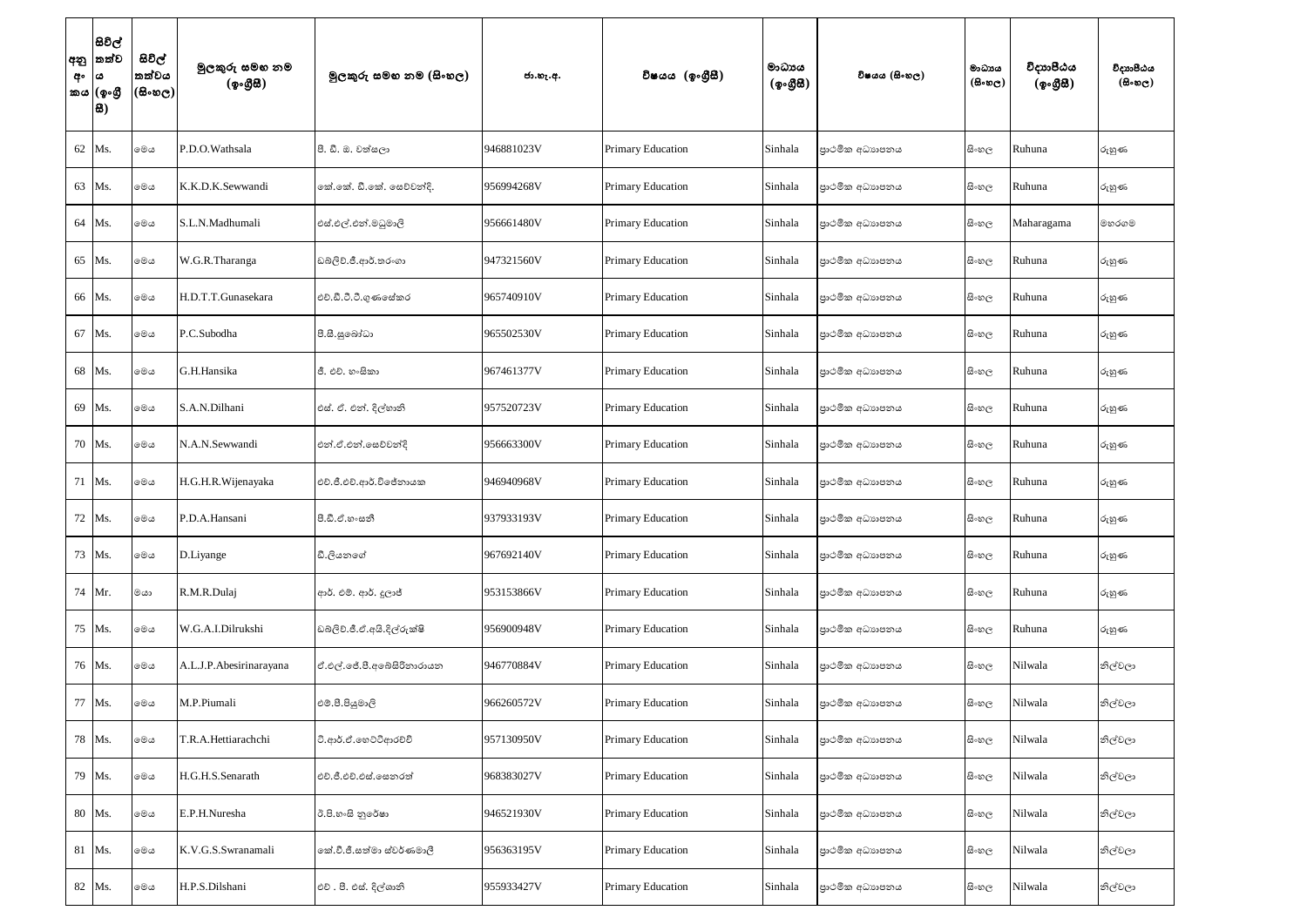| අං | සිවිල්<br> අනු  තත්ව<br>$\pmb{\omega}$<br>කය (ඉංගී<br> 8) | සිවිල්<br>තත්වය<br>$ \mathfrak{G}\circ\mathfrak{G}\circ $ | මුලකුරු සමහ නම<br>(ඉංගීසී) | මූලකුරු සමහ නම (සිංහල)     | ජා.හැ.අ.     | විෂයය (ඉංගීසී)           | මාධායය<br>$({\cal Q} \circ \mathcal{B} \mathcal{B})$ | විෂයය (සිංහල)  | මාධායය<br>$(B \circ \omega_C)$ | විදාහපීඨය<br>$(\circledcirc \circ \circledcirc \circledast)$ | විදාහපීඨය<br>$($ සිංහල) |
|----|-----------------------------------------------------------|-----------------------------------------------------------|----------------------------|----------------------------|--------------|--------------------------|------------------------------------------------------|----------------|--------------------------------|--------------------------------------------------------------|-------------------------|
|    | 83 Ms.                                                    | මෙය                                                       | R.W.N.Kalpani              | ආර්.ඩබ්ලිව්.එන්.කල්පනී     | 967100510V   | Primary Education        | Sinhala                                              | පාථමික අධාහපනය | සිංහල                          | Ruhuna                                                       | රුහුණ                   |
|    | 84 Ms.                                                    | මෙය                                                       | G.M.S.Keshani              | ජී.එම්.එස්.කේෂානි          | 968473719V   | <b>Primary Education</b> | Sinhala                                              | පාථමික අධාහපනය | සිංහල                          | Maharagama                                                   | මහරගම                   |
|    | 85 Ms.                                                    | මෙය                                                       | P.P.M.Erandi               | පී.පී.එම්.එරන්දි           | 958022948V   | <b>Primary Education</b> | Sinhala                                              | පාථමික අධාහපනය | සි∘හල                          | Maharagama                                                   | මහරගම                   |
|    | 86 Ms.                                                    | මෙය                                                       | H.P.E.Wathsala             | එච්.පී.ඊ.වත්සලා            | 957872603V   | <b>Primary Education</b> | Sinhala                                              | පාථමික අධාහපනය | සිංහල                          | Maharagama                                                   | මහරගම                   |
| 87 | Ms.                                                       | මෙය                                                       | N.A.T.Kanchanamala         | එන්.ඒ.ටී.කාංචනමාලා         | 199568701603 | <b>Primary Education</b> | Sinhala                                              | පාථමික අධාහපනය | සි∘හල                          | Maharagama                                                   | මහරගම                   |
|    | 88 Ms.                                                    | මෙය                                                       | H.S.A.Prashadini           | එච්.එස්.ඒ.පුශාදිනී         | 956022746V   | <b>Primary Education</b> | Sinhala                                              | පාථමික අධාහපනය | සි∘හල                          | Nilwala                                                      | නිල්වලා                 |
|    | 89 Ms.                                                    | මෙය                                                       | D.D.S.S.Priyadarshani      | ඩී.ඩී.එස්.එස්.පියදර්ශනි    | 955883691V   | <b>Primary Education</b> | Sinhala                                              | පාථමික අධාහපනය | සි∘හල                          | Nilwala                                                      | නිල්වලා                 |
|    | 90 Ms.                                                    | මෙය                                                       | M.G.D.Lochana              | එම්.ජී.ඩී.ලෝචනා            | 965172718V   | <b>Primary Education</b> | Sinhala                                              | පාථමික අධාහපනය | සි∘හල                          | Nilwala                                                      | නිල්වලා                 |
|    | 91 Ms.                                                    | මෙය                                                       | B.T.Jayasekara             | බී.ටී.ජයසේකර               | 967651095V   | <b>Primary Education</b> | Sinhala                                              | පාථමික අධාහපනය | සි∘හල                          | Nilwala                                                      | නිල්වලා                 |
|    | 92 Ms.                                                    | මෙය                                                       | T.D.S.Kumari               | ටී .ඩී .එස්.කුමාරි         | 928282317V   | Primary Education        | Sinhala                                              | පාථමික අධාහපනය | සිංහල                          | Sripada                                                      | ශීපාද                   |
| 93 | Ms.                                                       | මෙය                                                       | J.T.Nirmani                | ටී.එන්.ජෝතිරත්න            | 947240722V   | <b>Primary Education</b> | Sinhala                                              | පාථමික අධාහපනය | සි∘හල                          | Nilwala                                                      | නිල්වලා                 |
|    | 94 Ms.                                                    | මෙය                                                       | S.N.A.Yapa                 | එස්.එන්.ඒ. යාපා            | 966302895V   | <b>Primary Education</b> | Sinhala                                              | පාථමික අධාහපනය | සි∘හල                          | Nilwala                                                      | නිල්වලා                 |
|    | 95 Ms.                                                    | මෙය                                                       | M.S.S.Rathnayaka           | එම්.එස්.එස්.රත්නායක        | 968374141V   | Primary Education        | Sinhala                                              | පාථමික අධාහපනය | සි∘හල                          | Nilwala                                                      | නිල්වලා                 |
|    | 96 Ms.                                                    | මෙය                                                       | P.M.N.Sewwandi             | පි.එම්.එන්.සෙව්වන්දි       | 947873873V   | Primary Education        | Sinhala                                              | පාථමික අධාහපනය | සි∘හල                          | Nilwala                                                      | නිල්වලා                 |
|    | 97 Ms.                                                    | මෙය                                                       | J.M.P.Imesha               | ලජ්.එම්.පී.ඉමේෂා           | 945792264V   | Primary Education        | Sinhala                                              | පාථමික අධාහපනය | සි∘හල                          | Nilwala                                                      | නිල්වලා                 |
|    | 98 Ms.                                                    | මෙය                                                       | W.G.D.Kanchana             | ඩබ්ලිව්.ජී.දූලාංජලී කාංචනා | 947181807V   | <b>Primary Education</b> | Sinhala                                              | පාථමික අධාහපනය | සි∘හල                          | Nilwala                                                      | නිල්වලා                 |
|    | 99 Ms.                                                    | මෙය                                                       | K.H.A.T.Harshani           | කේ.එච්.ඒ.ටී හර්ෂණී         | 955541677V   | <b>Primary Education</b> | Sinhala                                              | පාථමික අධාහපනය | සි∘හල                          | Nilwala                                                      | නිල්වලා                 |
|    | 100 Ms.                                                   | මෙය                                                       | G.R.M.Sammani              | ජී.ආර්.එම්.සම්මානි         | 947903543V   | Primary Education        | Sinhala                                              | පාථමික අධාහපනය | සි∘හල                          | Nilwala                                                      | නිල්වලා                 |
|    | 101 Ms.                                                   | මෙය                                                       | R.P.M.Sewwandi             | ආර්. පී. එම්. සෙව්වන්දි    | 955522583V   | Primary Education        | Sinhala                                              | පාථමික අධාහපනය | සි∘හල                          | Nilwala                                                      | නිල්වලා                 |
|    | 102 Ms.                                                   | මෙය                                                       | M.B.C.Rangana              | එම්.බී.සී.රංගනා            | 965581430V   | Primary Education        | Sinhala                                              | පාථමික අධාහපනය | සි∘හල                          | Maharagama                                                   | මහරගම                   |
|    | 103 Mr.                                                   | මයා                                                       | R.M.N.Rawishan             | ආර්.එම්.එන්.රවිශාන්        | 962931545V   | Primary Education        | Sinhala                                              | පාථමික අධාහපනය | සි∘හල                          | Nilwala                                                      | නිල්වලා                 |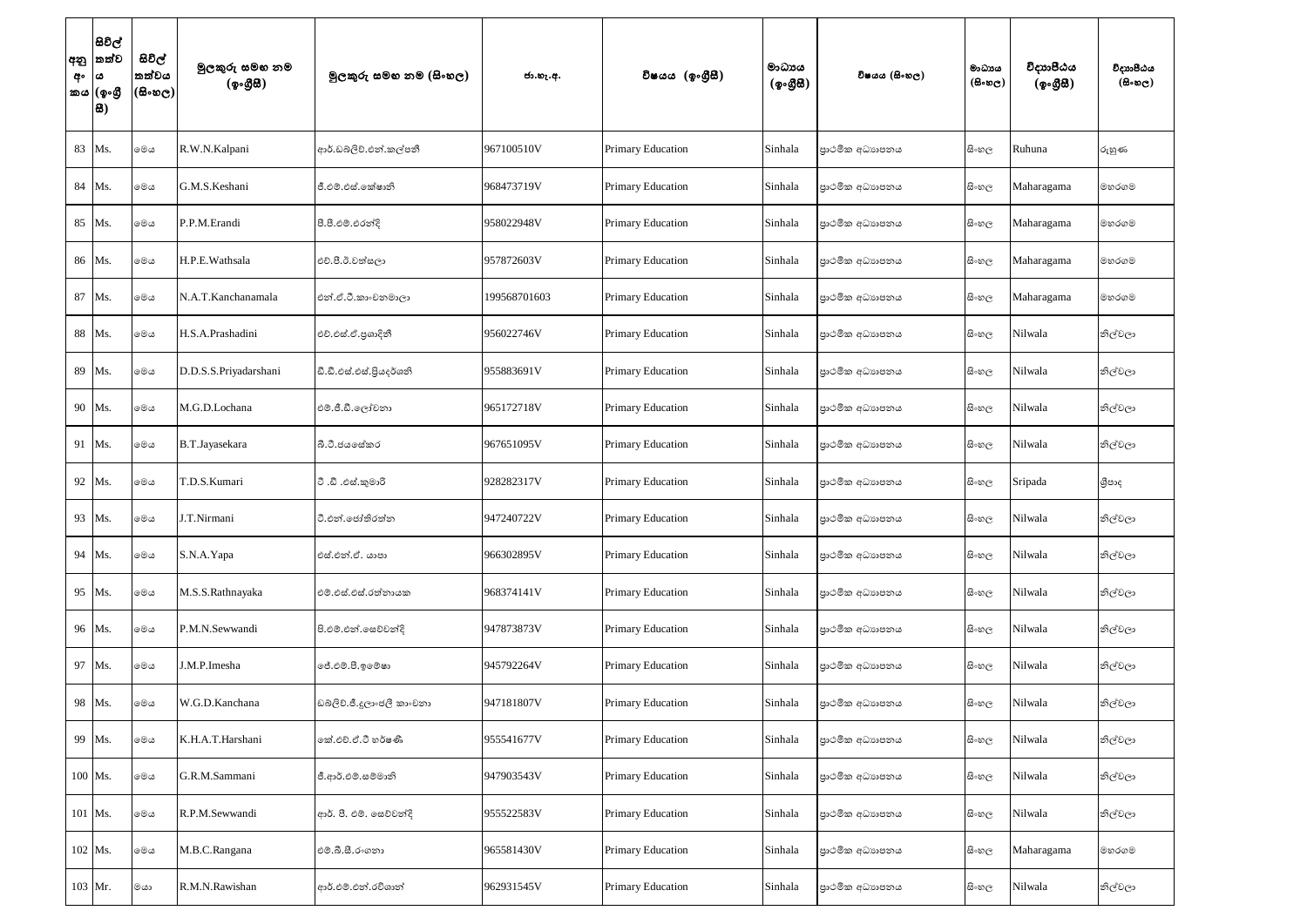| අං        | සිවිල්<br> අනු  තත්ව<br>ය<br>කය (ඉංගුී<br>.සී | සිවිල්<br>තත්වය<br>$(\mathbb{S}\otimes\mathbb{S})$ | මුලකුරු සමහ නම<br>(ඉංගීසී) | මූලකුරු සමහ නම (සිංහල)          | ජා.හැ.අ.     | විෂයය (ඉංගුිසි)          | මාධායය<br>(ඉංගීසී) | විෂයය (සිංහල)  | මාධායය<br>$(B \circ \omega_C)$ | විදාහපීඨය<br>(ඉංගීසී) | විදාහපීඨය<br>$($ සිංහල) |
|-----------|-----------------------------------------------|----------------------------------------------------|----------------------------|---------------------------------|--------------|--------------------------|--------------------|----------------|--------------------------------|-----------------------|-------------------------|
|           | 104 Ms.                                       | මෙය                                                | W.T.Piumika                | ඩබ්.තෂිණි පියුමිකා              | 968411284V   | <b>Primary Education</b> | Sinhala            | පාථමික අධාහපනය | සිංහල                          | Nilwala               | නිල්වලා                 |
|           | 105 Ms.                                       | මෙය                                                | G.N.A.Madhushika           | ජී.එන්.අමාලි මධුශිකා            | 958650396V   | <b>Primary Education</b> | Sinhala            | පාථමික අධාහපනය | සි∘හල                          | Nilwala               | නිල්වලා                 |
| 106 Ms.   |                                               | මෙය                                                | K.D.Nadeesha               | කේ.ඩී නදීශා                     | 946240834V   | Primary Education        | Sinhala            | පාථමික අධාහපනය | සි∘හල                          | Nilwala               | නිල්වලා                 |
|           | 107 Ms.                                       | මෙය                                                | G.S.Wsthdsls               | ජී.එස්.වත්සලා                   | 956271258V   | <b>Primary Education</b> | Sinhala            | පාථමික අධාහපනය | සි∘හල                          | Nilwala               | නිල්වලා                 |
|           | 108 Ms.                                       | මෙය                                                | W.H.I.Udaya Kumari         | ඩබලිව් .එච්.අයි.උදය කුමාරි      | 955933613V   | Primary Education        | Sinhala            | පාථමික අධාහපනය | සිංහල                          | Nilwala               | නිල්වලා                 |
|           | 109 Ms.                                       | මෙය                                                | P.I.Madhushanki            | පී.අයි.මධුශංකි                  | 965083006V   | <b>Primary Education</b> | Sinhala            | පාථමික අධාහපනය | සිංහල                          | Nilwala               | නිල්වලා                 |
| 110 Ms.   |                                               | මෙය                                                | H.K.D.L.G.Keshani          | එච්.කේ.ඩ්.එල්.කේෂාණි            | 957921299V   | Primary Education        | Sinhala            | පාථමික අධාහපනය | සි∘හල                          | Nilwala               | නිල්වලා                 |
| $111$ Mr. |                                               | මයා                                                | K.K.P.Chinthaka            | කේ.කේ.පී. චින්තක                | 962391796V   | <b>Primary Education</b> | Sinhala            | පාථමික අධාහපනය | සි∘හල                          | Pulathisipura         | පුලතිසිපුර              |
| $112$ Ms. |                                               | මෙය                                                | H.M.A.P.H.Senarathna       | එච්.එම්.ඒ.පියුමි හංසනී සේනාරත්න | 966402458V   | <b>Primary Education</b> | Sinhala            | පාථමික අධාහපනය | සි∘හල                          | Pulathisipura         | පුලතිසිපුර              |
| 113 Ms.   |                                               | මෙය                                                | G.N.Pavani                 | ජී. එන්. පවතී                   | 958283423V   | <b>Primary Education</b> | Sinhala            | පාථමික අධාහපනය | සිංහල                          | Pulathisipura         | පුලතිසිපුර              |
|           | 114 Ms.                                       | මෙය                                                | I.G.M.Prasangi             | අයි.ජී.එම්.පුසංගි               | 957001009V   | <b>Primary Education</b> | Sinhala            | පාථමික අධාහපනය | සිංහල                          | Ruhuna                | රුහුණ                   |
| 115 Mr.   |                                               | මයා                                                | N.V.V.Akalanka             | එන්.වී.වී.අකලංක                 | 963344457V   | Primary Education        | Sinhala            | පාථමික අධාහපනය | සි∘හල                          | Nilwala               | නිල්වලා                 |
| 116 Ms.   |                                               | මෙය                                                | W.K.G.Asangika             | ඩබ්ලිව්.කේ.ජී.අසංගිකා           | 199583401822 | Primary Education        | Sinhala            | පාථමික අධාහපනය | සි∘හල                          | Nilwala               | නිල්වලා                 |
| 117 Ms.   |                                               | මෙය                                                | A.S.B.H.Udara              | ඒ.එස්.බී. හර්ෂණි උදාරා          | 199675601967 | Primary Education        | Sinhala            | පාථමික අධාහපනය | සි∘හල                          | Nilwala               | නිල්වලා                 |
|           | 118 Ms.                                       | මෙය                                                | H.R.M.Subhashini           | එච්. ආර්. මල්කා සුභාෂණි         | 956180899V   | Primary Education        | Sinhala            | පාථමික අධාහපනය | සි∘හල                          | Nilwala               | නිල්වලා                 |
|           | 119 Ms.                                       | මෙය                                                | W.L.A.B.Thathsarani        | ඩබ්ලිව්.එල්.ඒ.බී.තත්සරණි        | 947654160V   | <b>Primary Education</b> | Sinhala            | පාථමික අධාහපනය | සි∘හල                          | Nilwala               | නිල්වලා                 |
|           | 120 Ms.                                       | මෙය                                                | K.M.D.Prabodha             | කේ.එම්.දිලිනි පුබෝධා            | 956303109V   | Primary Education        | Sinhala            | පාථමික අධාහපනය | සි∘හල                          | Nilwala               | නිල්වලා                 |
|           | 121 Ms.                                       | මෙය                                                | R.P.N.Kavindi              | ආර්.පී. නදීමා කාවින්දි          | 947220357V   | <b>Primary Education</b> | Sinhala            | පාථමික අධාහපනය | සි∘හල                          | Nilwala               | නිල්වලා                 |
|           | 122 Ms.                                       | මෙය                                                | M.T.Anurudhdhika           | එම්.ටී.අනුරුද්ධිකා              | 955422422V   | Primary Education        | Sinhala            | පාථමික අධාහපනය | සි∘හල                          | Nilwala               | නිල්වලා                 |
|           | 123 Ms.                                       | මෙය                                                | D.M.H.Jayasekara           | ඩී.එම්.එච්.ජයසේකර               | 968302515V   | Primary Education        | Sinhala            | පාථමික අධාහපනය | සි∘හල                          | Nilwala               | නිල්වලා                 |
|           | 124 Ms.                                       | මෙය                                                | V.G N.Harshani             | වී.ජී නයෝමා හර්ෂනී              | 965880232V   | <b>Primary Education</b> | Sinhala            | පාථමික අධාහපනය | සි∘හල                          | Nilwala               | නිල්වලා                 |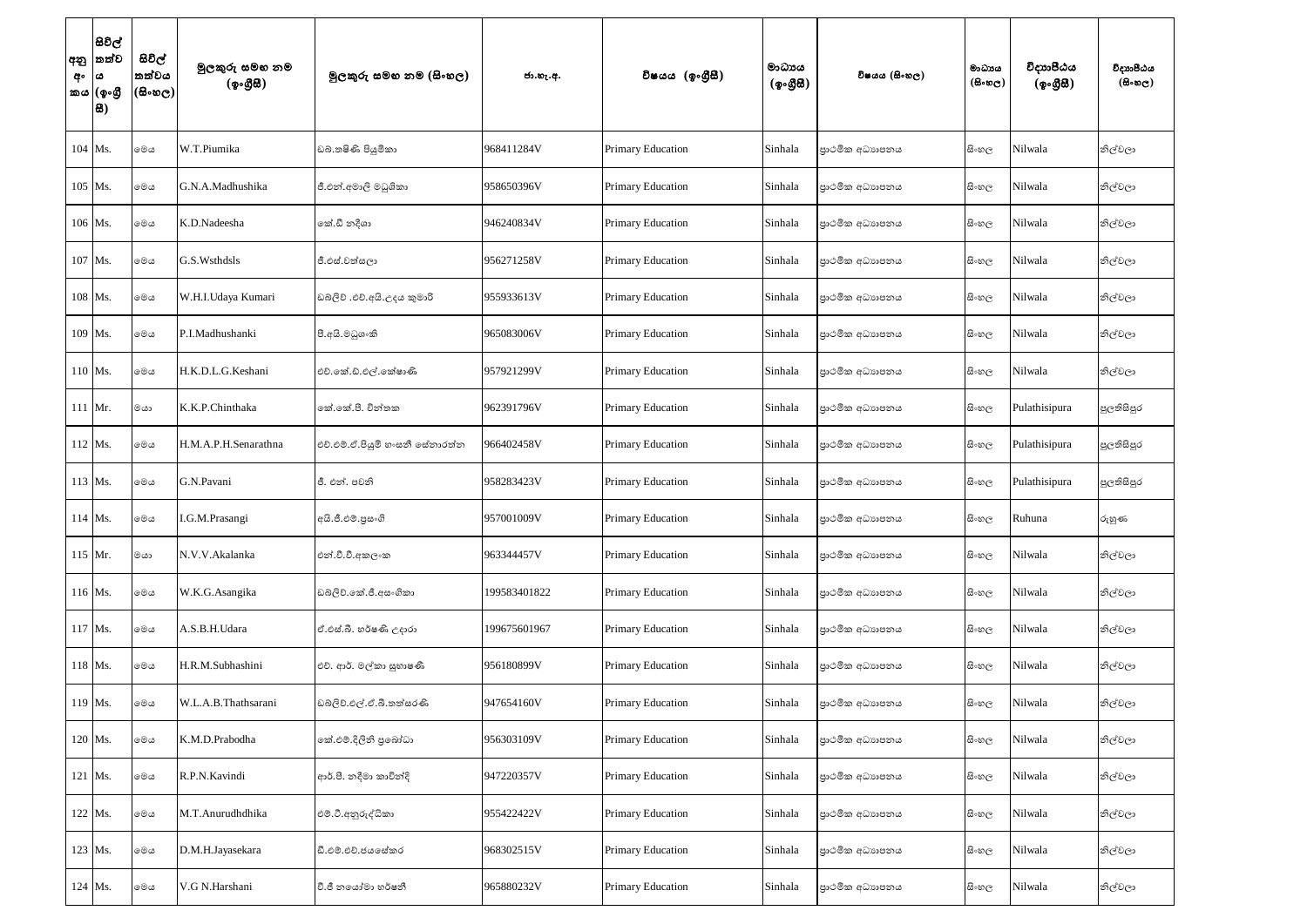| අං      | සිවිල්<br> අනු  තත්ව<br>ය<br>කය (ඉංගුී<br>8 | සිවිල්<br>තත්වය<br>(600) | මුලකුරු සමහ නම<br>(ඉංගීසී) | මූලකුරු සමහ නම (සිංහල)       | ජා.හැ.අ.   | විෂයය (ඉංගීසී)           | මාධායය<br>$({\cal Q} \circ \mathcal{B} \mathcal{B})$ | විෂයය (සිංහල)  | මාධාය<br>$(B \circ \mathfrak{v}_C)$ | විදාහපීඨය<br>$(\circledcirc \circ \circledcirc \circledast)$ | විදාහපීඨය<br>$($ සිංහල) |
|---------|---------------------------------------------|--------------------------|----------------------------|------------------------------|------------|--------------------------|------------------------------------------------------|----------------|-------------------------------------|--------------------------------------------------------------|-------------------------|
| 125 Ms. |                                             | මෙය                      | H.T.K.Gayathri             | එච්.ටී.කේ.ගයති               | 968460609V | Primary Education        | Sinhala                                              | පාථමික අධාහපනය | සිංහල                               | Nilwala                                                      | නිල්වලා                 |
| 126 Ms. |                                             | මෙය                      | L.H.H.Eranga               | එල්.එච්.හංසනී එරංගා          | 958192452V | Primary Education        | Sinhala                                              | පාථමික අධාහපනය | සි∘හල                               | Nilwala                                                      | නිල්වලා                 |
| 127 Ms. |                                             | මෙය                      | P.M.D.Kawushalaya          | පි.එම් .ඩි කෞශලාභ            | 948450097V | <b>Primary Education</b> | Sinhala                                              | පාථමික අධාහපනය | සිංහල                               | Nilwala                                                      | නිල්වලා                 |
| 128 Ms. |                                             | මෙය                      | P.M.T.Devindi              | පී.එම්.ටී.දේවින්දි           | 975093239V | <b>Primary Education</b> | Sinhala                                              | පාථමික අධාහපනය | සිංහල                               | Nilwala                                                      | නිල්වලා                 |
| 129 Ms. |                                             | මෙය                      | S.M.M.I.S.Senanayaka       | එස්.එම්.එම්.අයි.එස්.සේනානායක | 966094125V | Primary Education        | Sinhala                                              | පාථමික අධාහපනය | සි∘හල                               | Pulathisipura                                                | පුලතිසිපුර              |
| 130 Ms. |                                             | මෙය                      | W.A.C.D.Sithumini          | ඩබ්ලිව්.ඒ.සී.ඩී.සිතුමිණි     | 937661746V | Primary Education        | Sinhala                                              | පාථමික අධාහපනය | සිංහල                               | Ruhuna                                                       | රුහුණ                   |
| 131 Mr. |                                             | මයා                      | J.A.Spushpakumara          | ේ.ඒ.සදූන් පුෂ්පකුමාර         | 961323142V | <b>Primary Education</b> | Sinhala                                              | පාථමික අධාහපනය | සි∘හල                               | Ruhuna                                                       | රුහුණ                   |
| 132 Ms. |                                             | මෙය                      | K.N.Mohotti                | කේ.එන්.මොහොට්ටි              | 968320440V | Primary Education        | Sinhala                                              | පාථමික අධාහපනය | සි∘හල                               | Ruhuna                                                       | රුහුණ                   |
| 133 Ms. |                                             | මෙය                      | D.K.H.Arachchi             | ඩී.කේ.එච් ආරච්චි             | 967703710V | <b>Primary Education</b> | Sinhala                                              | පාථමික අධාහපනය | සි∘හල                               | Ruhuna                                                       | රුහුණ                   |
| 134 Ms. |                                             | මෙය                      | M.R. Wakishta              | එම්.ආර් .වාකිෂ්ඨ             | 956911893V | Primary Education        | Sinhala                                              | පාථමික අධාහපනය | සිංහල                               | Nilwala                                                      | නිල්වලා                 |
| 135 Ms. |                                             | මෙය                      | M.L.I.Srimali              | එම්.එල්.අයි.ශීමාලි           | 966510943V | <b>Primary Education</b> | Sinhala                                              | පාථමික අධාහපනය | සි∘හල                               | Nilwala                                                      | නිල්වලා                 |
| 136 Ms. |                                             | මෙය                      | S.K.D.Manori               | ්එස්.ක <b>ේ.ඩි.මන</b> ෝරි    | 965982418V | <b>Primary Education</b> | Sinhala                                              | පාථමික අධාහපනය | සි∘හල                               | Nilwala                                                      | නිල්වලා                 |
| 137 Ms. |                                             | මෙය                      | D.Thilini                  | ඩී.තිලිණි                    | 957722555V | <b>Primary Education</b> | Sinhala                                              | පාථමික අධාහපනය | සි∘හල                               | Nilwala                                                      | නිල්වලා                 |
| 138 Ms. |                                             | මෙය                      | W.C.Nimeshika              | ඩබලිව්.සී.නිමේෂිකා           | 958182732V | Primary Education        | Sinhala                                              | පාථමික අධාහපනය | සි∘හල                               | Nilwala                                                      | නිල්වලා                 |
| 139 Ms. |                                             | මෙය                      | E.P.N.Chinthamani          | ඊ.පී. එන්.චින්තාමණි          | 946182206V | Primary Education        | Sinhala                                              | පාථමික අධාහපනය | සි∘හල                               | Nilwala                                                      | නිල්වලා                 |
| 140 Mr. |                                             | මයා                      | H.P.D.B.Kaldera            | එච්.පී.ඩී.බී.කල්දේරා         | 951252948V | Primary Education        | Sinhala                                              | පාථමික අධාහපනය | සි∘හල                               | Ruhuna                                                       | රුහුණ                   |
| 141 Ms. |                                             | මෙය                      | C.M.H.Arachchige           | සී.එම්.එච්.ආරච්චිගේ          | 955684184V | <b>Primary Education</b> | Sinhala                                              | පාථමික අධාහපනය | සි∘හල                               | Ruhuna                                                       | රුහුණ                   |
| 142 Ms. |                                             | මෙය                      | N.A.N.Lakmali              | එන්.ඒ.එන්.ලක්මාලී            | 946690716V | <b>Primary Education</b> | Sinhala                                              | පාථමික අධාහපනය | සි∘හල                               | Ruhuna                                                       | රුහුණ                   |
| 143 Mr. |                                             | මයා                      | S.H.L.Kumara               | එස්.එච්.එල්.කුමාර            | 950653132V | Primary Education        | Sinhala                                              | පාථමික අධාහපනය | සි∘හල                               | Nilwala                                                      | නිල්වලා                 |
| 144 Ms. |                                             | මෙය                      | K.G.C.Sandaruwani          | කේ.ජී.සී.සදරුවනි             | 965892575V | Primary Education        | Sinhala                                              | පාථමික අධාහපනය | සිංහල                               | Nilwala                                                      | නිල්වලා                 |
| 145 Ms. |                                             | මෙය                      | A.F.Risna                  | ඒ.එෆ්.රිස්තා                 | 966313226V | Primary Education        | Tamil                                                | පාථමික අධාහපනය | දෙමළ                                | Dharga Nagar                                                 | දර්ගා නගර්              |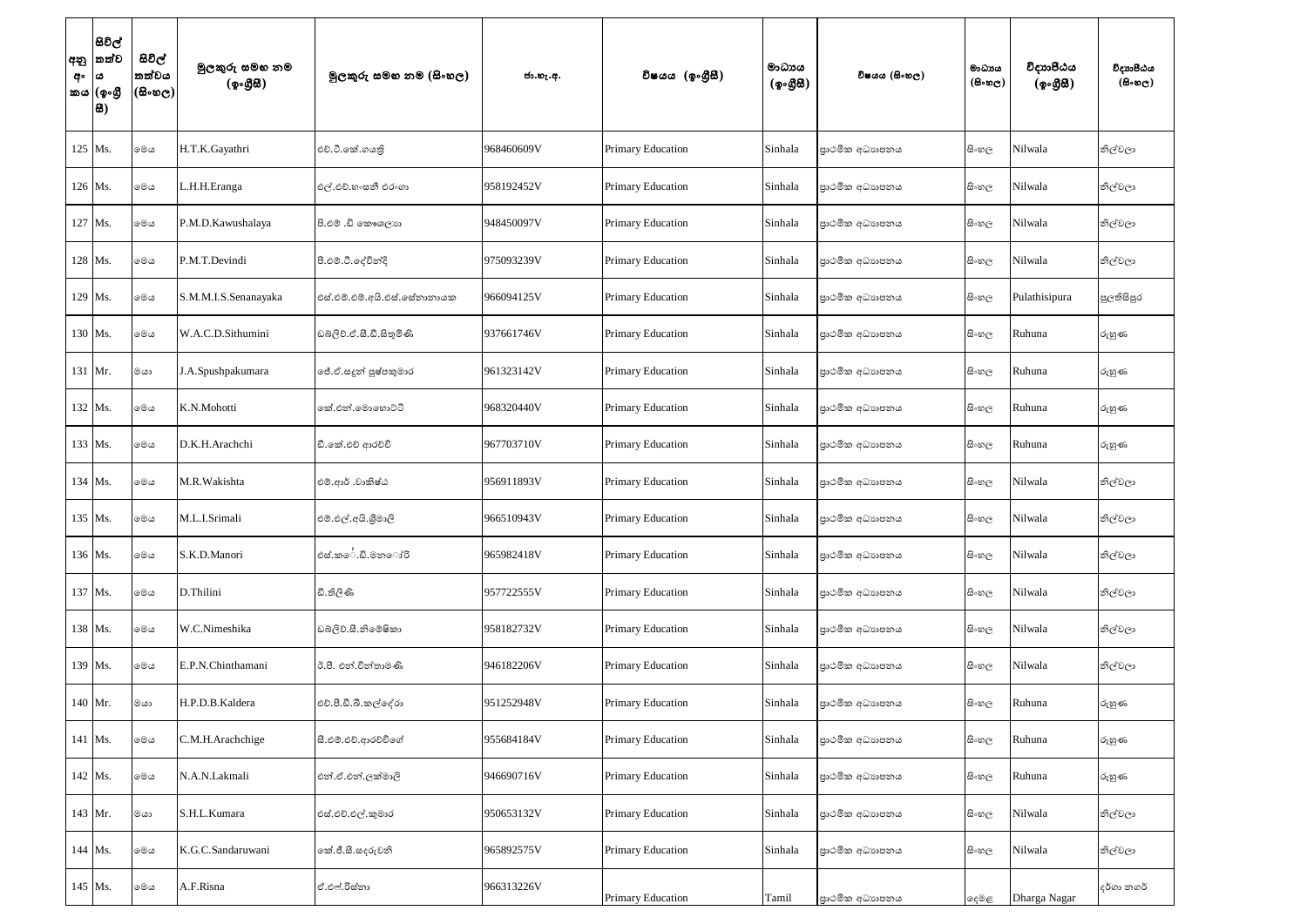| අ <b>ං</b>  ය | සිවිල්<br> අනු  තත්ව<br>කය  (ඉංගී<br> 8) | සිවිල්<br>තත්වය<br> (සිංහල) | මුලකුරු සමහ නම<br>(ඉංගීසී) | මූලකුරු සමහ නම (සිංහල)       | ජා.හැ.අ.   | විෂයය (ඉංගුීසි)   | මාධායය<br>$({\cal Q} \circ \mathcal{B} \mathcal{B})$ | විෂයය (සිංහල)  | මාධායය<br>$(B \circ \circledcirc_C)$ | විදාහපීඨය<br>(ඉංගීසී) | විදාහපීඨය<br>$(B \circ \mathfrak{v}_C)$ |
|---------------|------------------------------------------|-----------------------------|----------------------------|------------------------------|------------|-------------------|------------------------------------------------------|----------------|--------------------------------------|-----------------------|-----------------------------------------|
|               | 146 Ms.                                  | මෙය                         | M.N.F.Nasra                | එම්.එන්.එෆ්.නස්රා            | 957910017V | Primary Education | Tamil                                                | පාථමික අධාහපනය | දෙමළ                                 | Dharga Nagar          | දර්ගා නගර්                              |
|               | 147 Ms.                                  | මෙය                         | S.S.J.Arachchi             | එස්.එස්.ජේ.ආරච්චි            | 975200540V | Science           | Sinhala                                              | විදාහව         | සිංහල                                | Sripada               | ශීපාද                                   |
|               | 148 Ms.                                  | මෙය                         | B.H.R.V.Disanayaka         | බී.එච්.ආර්.වී.දිසානායක       | 958402988V | Science           | Sinhala                                              | විදාහව         | සි∘හල                                | Nilwala               | නිල්වලා                                 |
|               | 149 Ms.                                  | මෙය                         | K.L.Punsara                | කේ.ලක්මිණී පුන්සරා           | 947882546V | Science           | Sinhala                                              | විදාහව         | සි∘හල                                | Siyane                | සියනෑ                                   |
|               | 150 Ms.                                  | මෙය                         | H.S.V.De Zoysa             | එච්.එස්.වී.ද සොයිසා          | 957693849V | Science           | Sinhala                                              | විදාහව         | සි∘හල                                | Nilwala               | නිල්වලා                                 |
|               | 151 Ms.                                  | මෙය                         | P.A.D.C.D.Sewwandi         | පී. ඒ .ඩී .සී . ඩී සෙව්වන්දි | 938664250V | Science           | Sinhala                                              | විදාහව         | සි∘හල                                | Siyane                | සියනෑ                                   |
|               | $152$ Mr.                                | ගය                          | R.G.Kumarathunga           | ආර්.ජී.කුමාරතුංග             | 950153474V | Science           | Sinhala                                              | විදාහව         | සි∘හල                                | Siyane                | සියතෑ                                   |
|               | 153 Mr.                                  | ගය                          | M.D.C.Maddugodage          | එම්. ඩී. සී මාද්දුගොඩගේ      | 952300865V | Science           | Sinhala                                              | විදාහව         | සි∘හල                                | Nilwala               | නිල්වලා                                 |
|               | 154 Mr.                                  | ගය                          | H.A.I.S.Thilakasiri        | එච්.ඒ.අයි.එස් තිලකසිරි       | 950431946V | Science           | Sinhala                                              | විදාහව         | සි∘හල                                | Nilwala               | නිල්වලා                                 |
|               | 155 Ms.                                  | මෙය                         | N.A.L.Madumali             | එන්.ඒ.එල්.මධුමාලි            | 946680567V | Science           | Sinhala                                              | විදාහව         | සි∘හල                                | Nilwala               | නිල්වලා                                 |
|               | 156 Ms.                                  | මෙය                         | K.D.D.S.Gunawardhana       | කේ.ඩී.ඩී.එස්.ගුණවර්ධන        | 956852200V | Science           | Sinhala                                              | විදාහව         | සි∘හල                                | Nilwala               | නිල්වලා                                 |
|               | 157 Ms.                                  | මෙය                         | H.K.N.N.Kumari             | එච්. කේ. එන්. එන්. කුමාරි    | 947230239V | Science           | Sinhala                                              | විදාහව         | සි∘හල                                | Nilwala               | නිල්වලා                                 |
|               | 158 Ms.                                  | මෙය                         | H.K.G.T.Jayani             | එච්. කේ. ජී. ටී. ජයනි        | 945082836V | Science           | Sinhala                                              | විදාහව         | සි∘හල                                | Nilwala               | නිල්වලා                                 |
|               | 159 Mr.                                  | මයා                         | K.G.P.R.Kithsiri           | කේ.පි.ආර්.කිත්සිරි           | 943660921V | Science           | Sinhala                                              | විදාහව         | සි∘හල                                | Nilwala               | නිල්වලා                                 |
|               | 160 Ms.                                  | මෙය                         | V.Diloxshana               | වී.ඩිලෝකුනා                  | 966763582V | Science           | Tamil                                                | විදාහව         | දෙමළ                                 | Sripada               | ශීපාද                                   |
|               | 161 Ms.                                  | මෙය                         | S.Krishanthini             | එස්.කුිෂාන්තිනි              | 966043229V | Science           | Tamil                                                | විදාහව         | දෙමළ                                 | Sripada               | ශීපාද                                   |
|               | 162 Ms.                                  | මෙය                         | M.S.F.Sasna                | එම්.එස්. ෆාතිමා සස්තා        | 975103323V | Science           | Tamil                                                | විදාහව         | දෙමළ                                 | Addalaichenai         | අඩ්ඩාලච්චේන                             |
|               | 163 Ms.                                  | මෙය                         | T.S.N.Simla                | ටී.එස්.එන්. සිම්ලා           | 965701230V | Science           | Tamil                                                | විදාහව         | දෙමළ                                 | Addalaichenai         | අඩ්ඩාලච්චේන                             |
|               | 164 Mr.                                  | මයා                         | M.M.Supeshala              | එම්.එම්.සුපේශල               | 940824613V | Science           | English                                              | විදාහව         | ඉංගීසි                               | Nilwala               | නිල්වලා                                 |
|               | 165 Mr.                                  | $\cos$                      | H.P.Udayanga               | එච්. පී. උදයංග               | 952722972V | Science           | English                                              | විදාහව         | ඉංගීසි                               | Nilwala               | නිල්වලා                                 |
|               | 166 Ms.                                  | මෙය                         | N.S.Rajakaruna             | එන්. එස්. රාජකරුණා           | 967371092V | Science           | English                                              | විදාහව         | ඉංගීසි                               | Nilwala               | නිල්වලා                                 |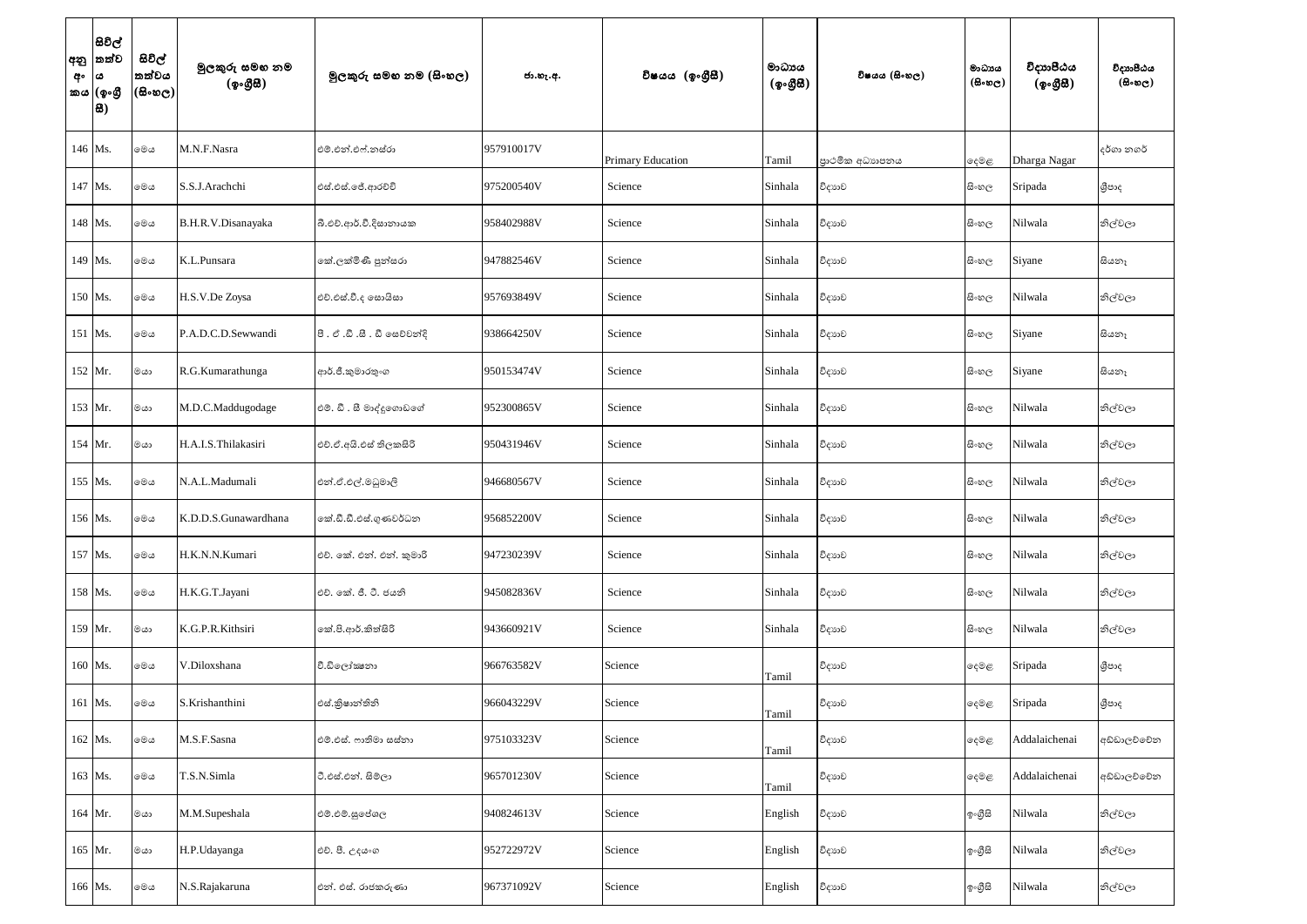| අං | සිවිල්<br> අනු  තත්ව<br>ω<br>කය  (ඉංගී<br> 8) | සිවිල්<br>තත්වය<br>$ \mathfrak{G}\circ\mathfrak{G}\circ $ | මුලකුරු සමහ නම<br>(ඉංගීසී) | මූලකුරු සමහ නම (සිංහල)   | ජා.හැ.අ.   | විෂයය (ඉංගීසී) | මාධායය<br>$({\cal Q} \circ {\cal GB})$ | විෂයය (සිංහල) | මාධාය<br>$(B \circ \mathfrak{v}_C)$ | විදාහපීඨය<br>$(\phi \circ \mathcal{B} \mathcal{B})$ | විදාහපීඨය<br>$(B \circ \mathfrak{v}_C)$ |
|----|-----------------------------------------------|-----------------------------------------------------------|----------------------------|--------------------------|------------|----------------|----------------------------------------|---------------|-------------------------------------|-----------------------------------------------------|-----------------------------------------|
|    | 167 Ms.                                       | මෙය                                                       | W.G.D.Samanmalee           | ඩබ්.ජී.ඩී.සමන්මලී        | 956442249V | Science        | English                                | විදාහව        | ඉංගුිසි                             | Nilwala                                             | නිල්වලා                                 |
|    | 168 Ms.                                       | මෙය                                                       | A.W.P.K.Ravindi            | ඒ. ඩබ්ලිව්.පී.කේ.රවීන්දි | 968593870V | Science        | English                                | විදාහව        | ඉංගීසි                              | Nilwala                                             | නිල්වලා                                 |
|    | 169 Ms.                                       | මෙය                                                       | K.H.I.Vidanapathirana      | කේ.එච්.අයි.විදානපතිරණ    | 957212093V | Science        | English                                | විදාහව        | ඉංගුිසි                             | Nilwala                                             | නිල්වලා                                 |
|    | 170 Ms.                                       | මෙය                                                       | S.Y. Weerasinghe           | එස්.වයි.වීරසිංහ          | 957983430V | Science        | English                                | විදාහව        | ඉංගීසි                              | Nilwala                                             | නිල්වලා                                 |
|    | 171 Ms.                                       | මෙය                                                       | M.P.P.R.Malawipathirana    | එම්.පී.පී.ආර්. මලවිපතිරණ | 958602057V | Mathematics    | Sinhala                                | ගණිතය         | සි∘හල                               | Sripada                                             | ශීපාද                                   |
|    | 172 Ms.                                       | මෙය                                                       | P.B.Saduni                 | පී.බී.සඳුනි              | 965261907V | Mathematics    | Sinhala                                | ගණිතය         | සිංහල                               | Sripada                                             | ශීපාද                                   |
|    | 173 Ms.                                       | මෙය                                                       | C.M.Waththuhewa            | සී.එම් වත්තුහේවා         | 935500575V | Mathematics    | Sinhala                                | ගණිතය         | සිංහල                               | Sripada                                             | ශීපාද                                   |
|    | 174 Mr.                                       | ගය                                                        | P.L.C.S.Sandakalum         | පී.එල්.සී.එස්.සඳකැළුම්   | 931691970V | Mathematics    | Sinhala                                | ගණිතය         | සිංහල                               | Sripada                                             | ශීපාද                                   |
|    | 175 Mr.                                       | මයා                                                       | W.M.Disanayake             | ඩබ්ලිව්.එම්.දිසානායක     | 942421508V | Mathematics    | Sinhala                                | ගණිතය         | සි∘හල                               | Nilwala                                             | නිල්වලා                                 |
|    | 176 Ms.                                       | මෙය                                                       | A.H.R.N.Silva              | ඒ.එච්.ආර්.එන්.සිල්වා     | 955760301V | Mathematics    | Sinhala                                | ගණිතය         | සි∘හල                               | Nilwala                                             | නිල්වලා                                 |
|    | 177 Ms.                                       | මෙය                                                       | I.G.H.W.Laseema            | අයි.ජී.එච්.ඩබ්ලිව්.ලසීමා | 955441117V | Mathematics    | Sinhala                                | ගණිතය         | සි∘හල                               | Nilwala                                             | නිල්වලා                                 |
|    | 178 Ms.                                       | මෙය                                                       | A.G.S.Preethimala          | ඒ.ජී.සංජීවනී පිතිමාලා    | 927232103V | Mathematics    | Sinhala                                | ගණිතය         | සි∘හල                               | Nilwala                                             | නිල්වලා                                 |
|    | 179 Ms.                                       | මෙය                                                       | K.H.D.Ruwangani            | කේ.එච්.දිනුෂා රුවංගනි    | 946903132V | Mathematics    | Sinhala                                | ගණිතය         | සි∘හල                               | Nilwala                                             | නිල්වලා                                 |
|    | 180 Ms.                                       | මෙය                                                       | P.G.S.Madhumali            | පී.ජී.එස්.මධුමාලි        | 956311241V | Mathematics    | Sinhala                                | ගණිතය         | සි∘හල                               | Nilwala                                             | නිල්වලා                                 |
|    | 181 Ms.                                       | මෙය                                                       | U.G.A.Kumari               | යූ.ජී .ඒ.කුමාරි          | 967741094V | Mathematics    | Sinhala                                | ගණිතය         | සි∘හල                               | Nilwala                                             | නිල්වලා                                 |
|    | 182 Ms.                                       | මෙය                                                       | K.L.H. Madhushani          | ංක්.එල්.හ∘සිකා මධුෂානි   | 947103210V | Mathematics    | Sinhala                                | ගණිතය         | සිංහල                               | Nilwala                                             | නිල්වලා                                 |
|    | 183 Ms.                                       | මෙය                                                       | K.K.M.Madhushani           | කේ.කේ.එම්.මධුෂානි        | 945980630V | Mathematics    | Sinhala                                | ගණිතය         | සි∘හල                               | Nilwala                                             | නිල්වලා                                 |
|    | 184 Ms.                                       | මෙය                                                       | G.L.H.Kawshalya            | ජී.එල්.එච්.කෞශලාන        | 938380422V | Mathematics    | Sinhala                                | ගණිතය         | සි∘හල                               | Nilwala                                             | නිල්වලා                                 |
|    | 185 Mr.                                       | මයා                                                       | K.B.Prasanna               | කේ. බී.පුසන්න            | 960202562V | Mathematics    | Sinhala                                | ගණිතය         | සි∘හල                               | Nilwala                                             | නිල්වලා                                 |
|    | 186 Ms.                                       | මෙය                                                       | P.H.N.Shamini              | පී.එච්.එන්.ෂාමිනි        | 958473567V | Mathematics    | Sinhala                                | ගණිතය         | සි∘හල                               | Nilwala                                             | නිල්වලා                                 |
|    | 187 Ms.                                       | මෙය                                                       | H.G.N.Maheshika            | එච්.ජී.එන්.මලඹුෂිකා      | 946890448V | Mathematics    | Sinhala                                | ගණිතය         | සි∘හල                               | Nilwala                                             | නිල්වලා                                 |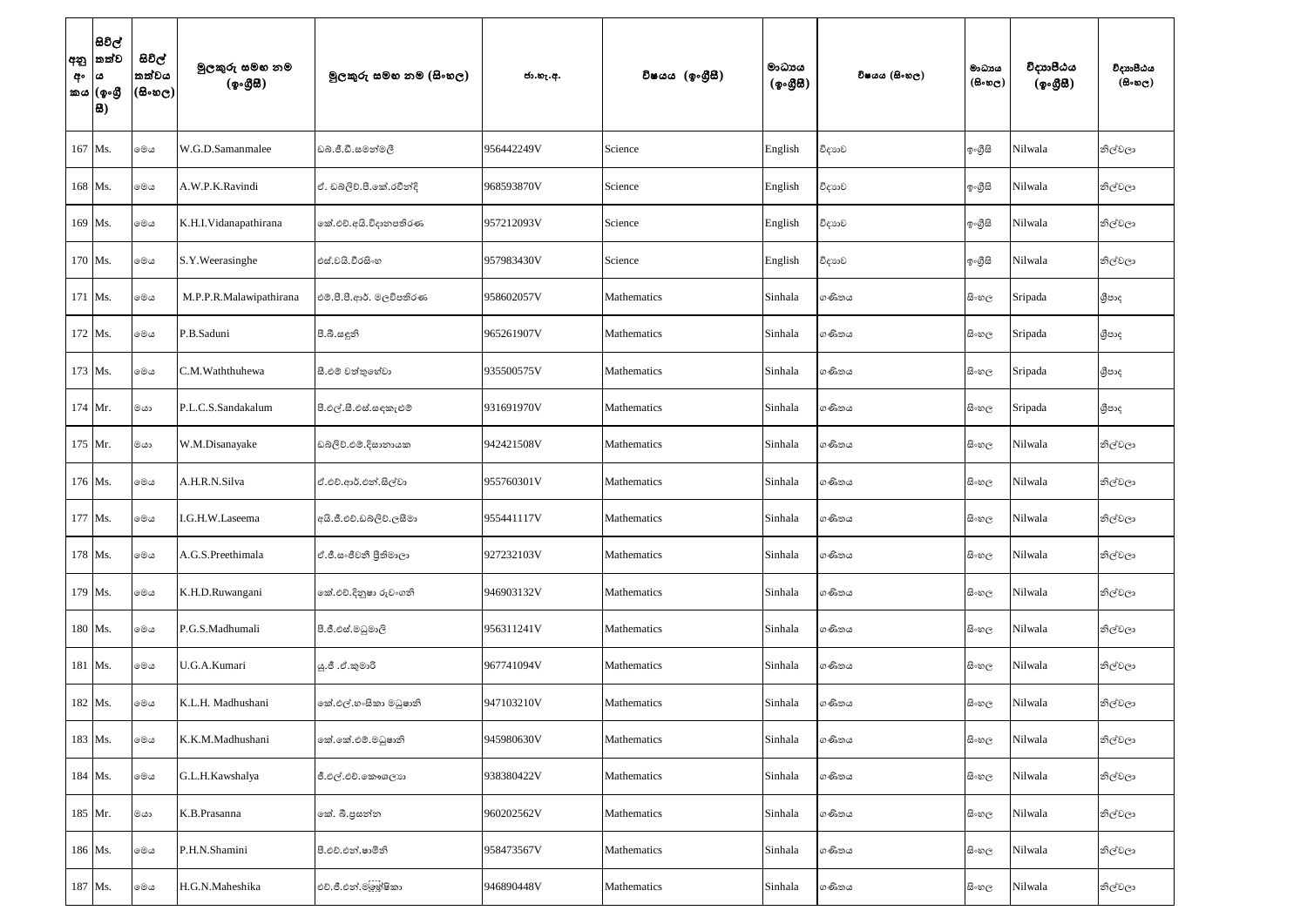| අනු<br>අං | සිවිල්<br> තත්ව<br>$\boldsymbol{\omega}$<br> කය (ඉංගීු<br> 8) | සිවිල්<br>තත්වය<br>$(\mathbb{S}\circ\mathfrak{v})$ | මුලකුරු සමහ නම<br>(ඉංගීසී) | මූලකුරු සමහ නම (සිංහල)       | ජා.හැ.අ.     | විෂයය (ඉංගීුසී) | මාධායය<br>$($ ඉංගීසී) | විෂයය (සිංහල) | මාධායය<br>$($ සිංහල $)$ | විදාහපීඨය<br>$(\phi \circ \mathcal{B} \mathcal{B})$ | විදාහපීඨය<br>$($ සිංහල) |
|-----------|---------------------------------------------------------------|----------------------------------------------------|----------------------------|------------------------------|--------------|-----------------|-----------------------|---------------|-------------------------|-----------------------------------------------------|-------------------------|
|           | 188 Ms.                                                       | මෙය                                                | P.T.Senewirathna           | පී.ටී.සෙනෙවිරත්න             | 965683305V   | Mathematics     | Sinhala               | ගණිතය         | සිංහල                   | Nilwala                                             | නිල්වලා                 |
|           | 189 Ms.                                                       | මෙය                                                | R.B.H.Shashinika           | ආර්.බී.එච්.ශෂිනිකා.          | 199470801179 | Mathematics     | Sinhala               | ගණිතය         | සි∘හල                   | Nilwala                                             | නිල්වලා                 |
| 190 Mr.   |                                                               | මයා                                                | S.N.V.A.N.Niroshan         | එස්.එන්.වී.ඒ. නිමේෂ් නිරෝෂන් | 950522178V   | Mathematics     | Sinhala               | ගණිතය         | සි∘හල                   | Nilwala                                             | නිල්වලා                 |
| 191 Mr.   |                                                               | ගය                                                 | A.V.D.Madusanka            | ඒ.වී.ධනංජය මදූසංක            | 951402400V   | Mathematics     | Sinhala               | ගණිතය         | සි∘හල                   | Nilwala                                             | නිල්වලා                 |
| 192 Ms.   |                                                               | මෙය                                                | G.G.S.Chamathka            | ජී.ජී.එස්.චමත්කා.            | 957341934V   | Mathematics     | Sinhala               | ගණිතය         | සි∘හල                   | Nilwala                                             | නිල්වලා                 |
| 193 Mr.   |                                                               | මයා                                                | S.K.D.Lakmal               | එස්.කේ.ඩි.ලක්මාල්            | 951040380V   | Mathematics     | Sinhala               | ගණිතය         | සිංහල                   | Nilwala                                             | නිල්වලා                 |
|           | 194 Ms.                                                       | මෙය                                                | N.M.F.Haseena              | එන්.එම්.එෆ්.හසීනා            | 956071330V   | Mathematics     | Tamil                 | ගණිතය         | දෙමළ                    | Addalaichenai                                       | අඩ්ඩාලච්චේන             |
| 195 Ms.   |                                                               | මෙය                                                | M.I.Sara                   | එම්.අයි.සාරා                 | 967522090V   | Mathematics     | Tamil                 | ගණිතය         | දෙමළ                    | Addalaichenai                                       | අඩ්ඩාලච්චේන             |
|           | 196 Ms.                                                       | මෙය                                                | K.K.G.R.Dewindi            | නේ.කේ.ජී.රොනාෂා දේවින්දි     | 935793386V   | Mathematics     | English               | ගණිතය         | ඉංගීසි                  | Nilwala                                             | නිල්වලා                 |
|           | 197 Ms.                                                       | මෙය                                                | G.M.S.Sankalpani           | ජී.එම්.එස්. සංකල්පනී         | 957251463V   | Mathematics     | English               | ගණිතය         | ඉංගීසි                  | Nilwala                                             | නිල්වලා                 |
|           | 198 Ms.                                                       | මෙය                                                | K. Wijesinghe              | ංක්. විජේසිංහ                | 968052667V   | Mathematics     | English               | ගණිතය         | ඉංගුිසි                 | Nilwala                                             | නිල්වලා                 |
|           | 199 Ms.                                                       | මෙය                                                | J.K.I.Madumali             | ේ.කේ.අයි.මදුමාලි             | 967641308V   | Mathematics     | English               | ගණිතය         | ඉංගුිසි                 | Nilwala                                             | නිල්වලා                 |
| 200 Ms.   |                                                               | මෙය                                                | K.J.Godakanda              | කේ.ජේ.ගොඩකන්ද                | 956961335V   | Mathematics     | English               | ගණිතය         | ඉංගුිසි                 | Nilwala                                             | නිල්වලා                 |
|           | 201 Ms.                                                       | මෙය                                                | H.T.Weerasinghe            | එච්.ටී.වීරසිංහ               | 967273333V   | Mathematics     | English               | ගණිතය         | ඉ∘ගුිසි                 | Nilwala                                             | නිල්වලා                 |
|           | 202 Ms.                                                       | මෙය                                                | A.L.G.D.D.S.Gunasekara     | ඒ.එල්.ජී.ඩී.ඩී.එස්. ගුණසේකර  | 965922113V   | Mathematics     | English               | ගණිතය         | ඉංගීසි                  | Nilwala                                             | නිල්වලා                 |
|           | 203 Mr.                                                       | මයා                                                | P.G.P.Madhusanka           | පී.ජි පුසාද් මධුස∘ක          | 961091357V   | Mathematics     | English               | ගණිතය         | ඉංගීසි                  | Nilwala                                             | නිල්වලා                 |
|           | 204 Ms.                                                       | මෙය                                                | T.D.Vithana                | ටී.ඩී.විතාන                  | 958450532V   | Mathematics     | English               | ගණිතය         | ඉංගුිසි                 | Nilwala                                             | නිල්වලා                 |
| 205 Mr.   |                                                               | ගය                                                 | W.W.P.Indika               | ඩබ්.ඩබ්.පුසාද් ඉන්දික        | 950443286V   | Mathematics     | English               | ගණිතය         | ඉංගීසි                  | Nilwala                                             | නිල්වලා                 |
|           | 206 Ms.                                                       | මෙය                                                | D.S.H.E.De Silva           | ඩී. එස්. එච්. එරංගි ද සිල්වා | 938414513V   | Mathematics     | English               | ගණිතය         | ඉංගුිසි                 | Nilwala                                             | නිල්වලා                 |
|           | 207 Ms.                                                       | මෙය                                                | K.M.K.Dilshani             | කේ.එම්.කේ.දිල්ශානි.          | 956731488V   | Social Science  | Sinhala               | සමාජ විදාහව   | සිංහල                   | Ruhuna                                              | රුහුණ                   |
|           | 208 Ms.                                                       | මෙය                                                | R.M.B.Nawodani             | ආර්.එම්.බී.නවෝදනී            | 956651573V   | Social Science  | Sinhala               | සමාජ විදාහව   | සි∘හල                   | Ruhuna                                              | රුහුණ                   |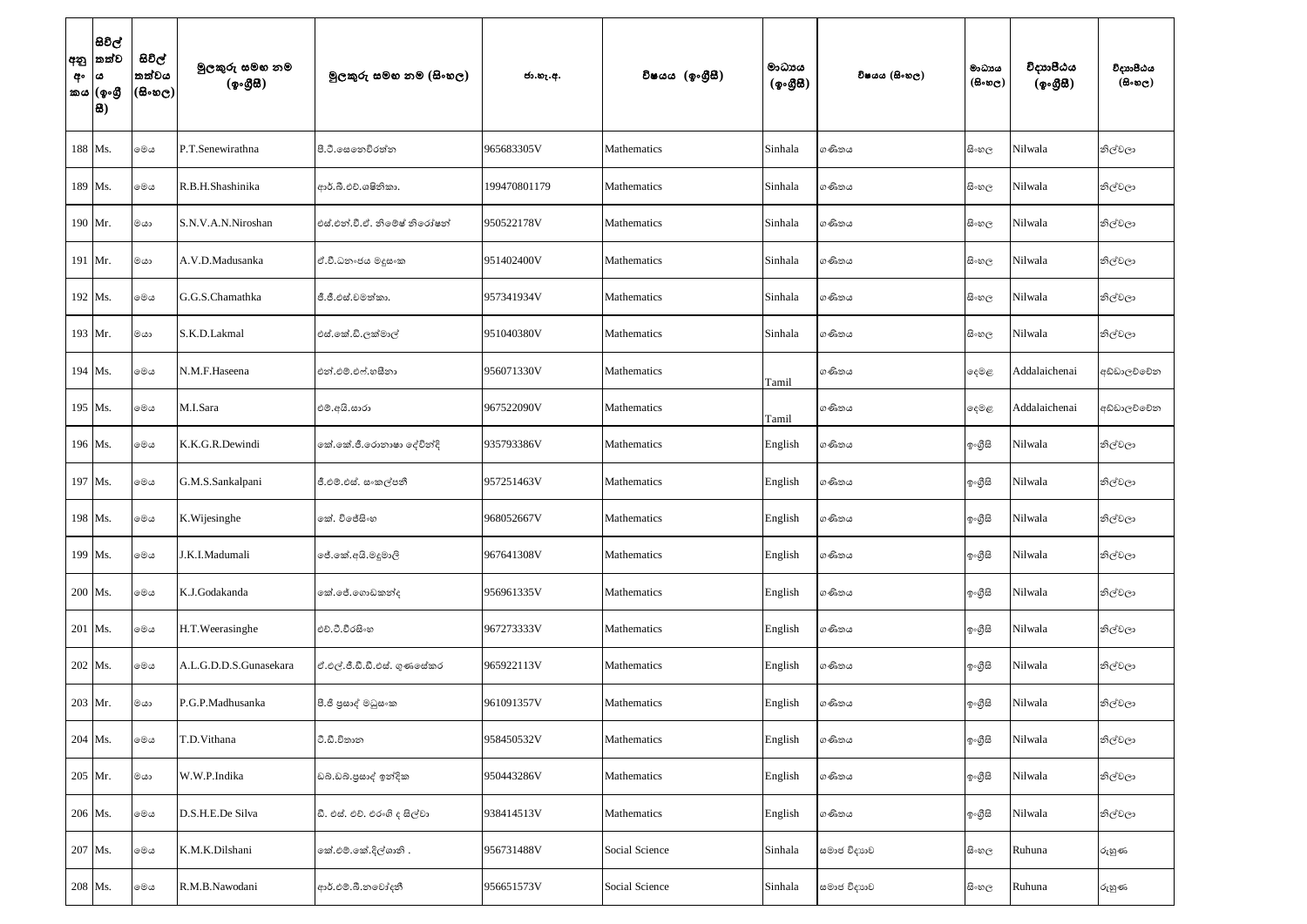| අ <b>ං</b>  ය | සිවිල්<br> අනු  තත්ව<br>කය  (ඉංගී<br> 8) | සිවිල්<br>තත්වය<br> (සිංහල) | මුලකුරු සමහ නම<br>(ඉංගීසී) | මූලකුරු සමහ නම (සිංහල)     | ජා.හැ.අ.   | විෂයය (ඉංගීසී)         | මාධායය<br>$({\cal Q} \circ \mathcal{B} \mathcal{B})$ | විෂයය (සිංහල)            | මාධාය<br>$(B \circ \circledcirc_C)$ | විදාහපීඨය<br>$(\phi \circ \mathcal{B} \mathcal{B})$ | විදාහපීඨය<br>$(B \circ \mathfrak{v}_C)$ |
|---------------|------------------------------------------|-----------------------------|----------------------------|----------------------------|------------|------------------------|------------------------------------------------------|--------------------------|-------------------------------------|-----------------------------------------------------|-----------------------------------------|
|               | 209 Rev.                                 | හිමි                        | Rev.D.Anuruddha            | පූජා දඹරයාගේ අනුරුද්ධ      | 960433513V | Buddhism               | Sinhala                                              | බුද්ධ ධර්මය              | සිංහල                               | Sariputa -<br>Nittambuwa                            | සාරිපුත්ත -<br>නිට්ටඹුව                 |
|               | $210$ Ms.                                | මෙය                         | M.H.Madushika              | එම්. එච්. මධුෂිකා          | 957971067V | Buddhism               | Sinhala                                              | බුද්ධ ධර්මය              | සිංහල                               | Sariputta<br>Dambadeniya                            | සාරිපුත්ත<br>දඹලද <i>ණි</i> ය           |
|               | $211$ Ms.                                | මෙය                         | A.K.P.S.Nimesha            | ඒ.කේ.පී.එස්.නිමේෂා         | 955570359V | Buddhism               | Sinhala                                              | බුද්ධ ධර්මය              | සි∘හල                               | Sariputta<br>Dambadeniya                            | සාරිපුත්ත<br>දඹලද <i>ණි</i> ය           |
|               | 212 Ms.                                  | මෙය                         | M.K.H.Sewwandi             | එම්.කේ.හේෂානි සෙව්වන්දි    | 967801038V | Buddhism               | Sinhala                                              | බුද්ධ ධර්මය              | සි∘හල                               | Sariputta<br>Dambadeniya                            | සාරිපුත්ත<br>දඹලද <i>ණි</i> ය           |
|               | 213 Ms.                                  | මෙය                         | A.G.D.Ruwanthi             | ඒ.ඡී.ඩී.රුවන්ති            | 975054063V | Buddhism               | Sinhala                                              | බුද්ධ ධර්මය              | සි∘හල                               | Sariputta<br>Dambadeniya                            | සාරිපුත්ත<br>දඹදෙණිය                    |
|               | $214$ Ms.                                | මෙය                         | E.P.Ruwini                 | එදිරිසුරිය පටබැදිගේ රුවිනි | 946181854V | Buddhism               | Sinhala                                              | බුද්ධ ධර්මය              | සි∘හල                               | Sariputta<br>Dambadeniya                            | සාරිපුත්ත<br>දඹලද <i>ණි</i> ය           |
|               | $215$ Ms.                                | මෙය                         | Y.L Madanayaka             | වයි .එල් .මදනායක           | 965080031V | Buddhism               | Sinhala                                              | බුද්ධ ධර්මය              | සිංහල                               | Sariputta<br>Dambadeniya                            | සාරිපුත්ත<br>දඹලද <i>ණි</i> ය           |
|               | $216$ Ms.                                | මෙය                         | A.H.N.Kumari               | ඒ.එච්.එන් .කුමාරි          | 956921058V | Buddhism               | Sinhala                                              | බුද්ධ ධර්මය              | සි∘හල                               | Sariputta<br>Dambadeniya                            | සාරිපුත්ත<br>දඹදෙණිය                    |
|               | 217 Ms.                                  | මෙය                         | J.V.Gamage                 | ්.ටී.ගමගේ                  | 946912735V | Buddhism               | Sinhala                                              | බුද්ධ ධර්මය              | සි∘හල                               | Sariputta<br>Dambadeniya                            | සාරිපුත්ත<br>දඹලද <i>ණි</i> ය           |
|               | 218 Rev.                                 | 8ම                          | Rev.D.Sudhamma             | පූජා දාම්මල සුධම්ම         | 961414342V | Buddhism               | Sinhala                                              | බුද්ධ ධර්මය              | සි∘හල                               | Sariputa -<br>Nittambuwa                            | සාරිපුත්ත -<br>නිට්ටඹුව                 |
|               | $219$ Rev.                               | හිමි                        | Rev.I.Wimalaseela          | පූජා ඉන්දොල විමලසීල        | 880835416V | Buddhism               | Sinhala                                              | බුද්ධ ධර්මය              | සිංහල                               | Sariputa -<br>Nittambuwa                            | සාරිපුත්ත -<br>නිට්ටඹුව                 |
|               | 220 Ms.                                  | මෙය                         | S.P.T.Sanjeewani           | එස්.පී.ටී.සංජීවනී          | 927244390V | Buddhism               | Sinhala                                              | බුද්ධ ධර්මය              | සි∘හල                               | Sariputa -<br>Nittambuwa                            | සාරිපුත්ත -<br>නිට්ටඹුව                 |
|               | 221 Ms.                                  | මෙය                         | M.A.F.Rifna                | එම්.ඒ.එෆ්.රිෆ්නා           | 958572069V | Islam                  | Tamil                                                | ඉස්ලාම්                  | දෙමළ                                | Addalaichenai                                       | අඩ්ඩාලච්චේන                             |
|               | 222 Ms.                                  | මෙය                         | B.D.Muthunayaka            | බී.ඩී.මුතුනායක             | 957291112V | Roman Catholic         | Sinhala                                              | කිස්තියානි/ කතෝලික ධර්මය | සි∘හල                               | Wayamba                                             | වයඹ                                     |
|               | 223 Ms.                                  | මෙය                         | M.M.S.S.Bhagya             | එම්.එම්.එස්.එස්.හාගාහ      | 967720615V | Roman Catholic         | Sinhala                                              | කිස්තියානි/ කතෝලික ධර්මය | සි∘හල                               | Wayamba                                             | වයඹ                                     |
|               | 224 Ms.                                  | මෙය                         | D.G.T.I.Keerthi            | ඩී.ජී.ටී.අයි.කීර්ති        | 955523520V | Roman Catholic         | Sinhala                                              | කිස්තියානි/ කතෝලික ධර්මය | සිංහල                               | Wayamba                                             | වයඹ                                     |
|               | 225 Ms.                                  | මෙය                         | W.A.T. Shanika             | ඩබලිව්.ඒ.ටී.ශානිකා         | 956050766V | First Language Sinhala |                                                      | පළමුබස සිංහල             |                                     | Peradeniya                                          | පේරාදෙණිය                               |
|               | 226 Ms.                                  | මෙය                         | N.G.D.K. Priyangani        | එන්.ජී.ඩී.කේ.පියංගනී       | 957812252V | First Language Sinhala |                                                      | පළමුබස සිංහල             |                                     | Peradeniya                                          | පේරාදෙණිය                               |
|               | 227 Ms.                                  | මෙය                         | O.S.M. Wickramathunga      | ඕ.එස්.එම්.විකුමතුංග        | 967624500V | First Language Sinhala |                                                      | පළමුබස සිංහල             |                                     | Peradeniya                                          | පේරාදෙණිය                               |
|               | 228 Ms.                                  | මෙය                         | R.M.K. Priyangani          | ආර්.එම්.කේ.පියංගනී         | 955671848V | First Language Sinhala |                                                      | පළමුබස සිංහල             |                                     | Peradeniya                                          | පේරාදෙණිය                               |
|               | 229 Ms.                                  | මෙය                         | T.P.H. Erandi              | ටී.පී.එච්.එරන්දි           | 957782256V | First Language Sinhala |                                                      | පළමුබස සිංහල             |                                     | Peradeniya                                          | පේරාදෙණිය                               |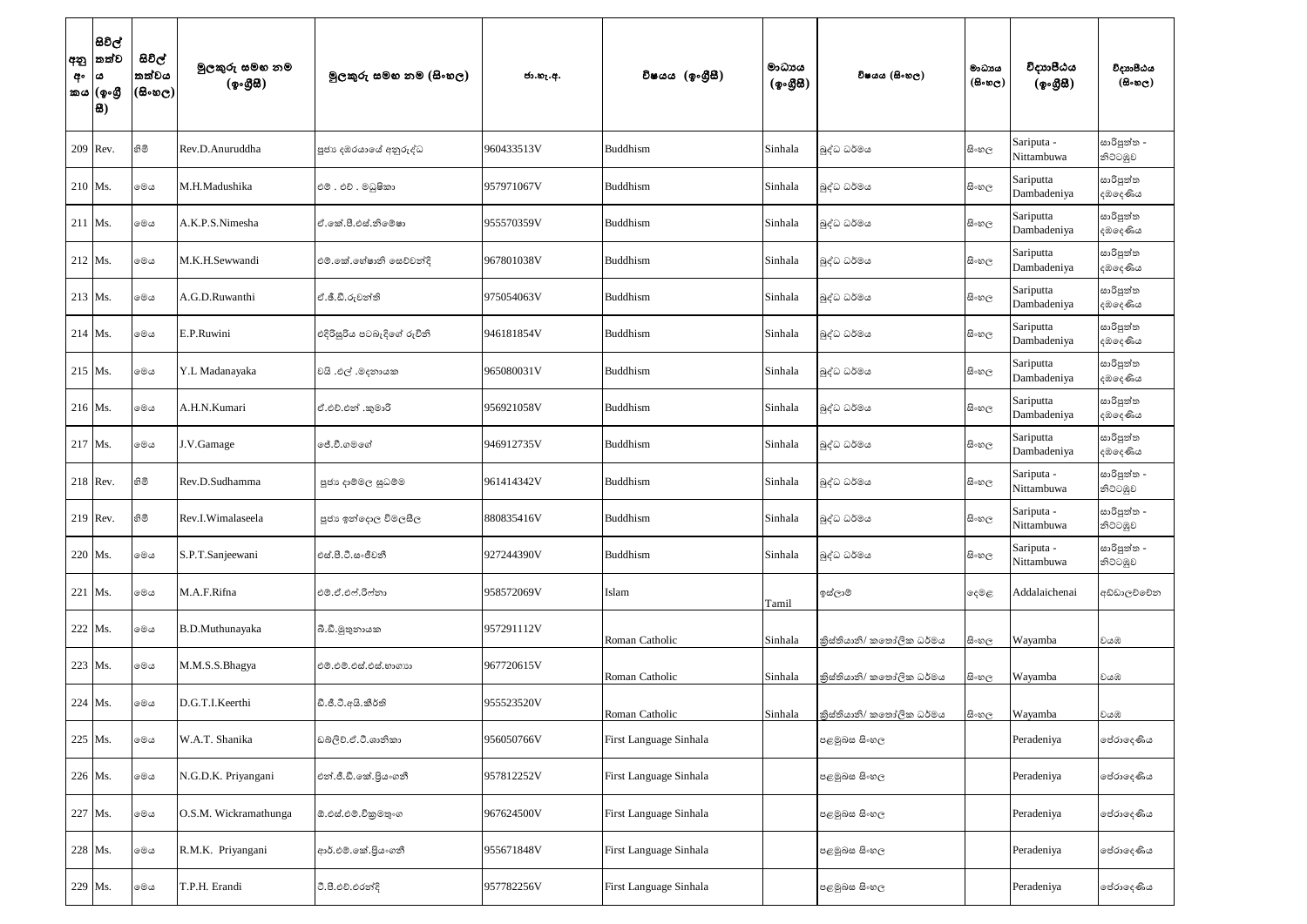| අං      | සිවිල්<br> අනු  තත්ව<br>ය<br>කය (ඉංගුී<br>8 | සිවිල්<br>තත්වය<br>$ \cos \theta$ | මුලකුරු සමහ නම<br>(ඉංගීසී) | මූලකුරු සමහ නම (සිංහල)          | ජා.හැ.අ.   | විෂයය (ඉංගුිසි)        | මාධායය<br>$({\cal Q} \circ {\cal GB})$ | විෂයය (සිංහල) | මාධායය<br>$(B \circ \mathfrak{v}_C)$ | විදාහපීඨය<br>$(\circledcirc \circ \mathcal{B} \mathcal{B})$ | විදාහපීඨය<br>$($ සිංහල) |
|---------|---------------------------------------------|-----------------------------------|----------------------------|---------------------------------|------------|------------------------|----------------------------------------|---------------|--------------------------------------|-------------------------------------------------------------|-------------------------|
| 230 Ms. |                                             | මෙය                               | M.M.P. Peumanthi           | එම්.එම්.පී.පියුමන්ති            | 948322005V | First Language Sinhala |                                        | පළමුබස සිංහල  |                                      | Peradeniya                                                  | පේරාදෙණිය               |
| 231 Ms. |                                             | මෙය                               | K.A.D. Nishadani           | කේ.ඒ.ඩී.නිෂාදනී                 | 966671203V | First Language Sinhala |                                        | පළමුබස සිංහල  |                                      | Peradeniya                                                  | පේරාදෙණිය               |
| 232 Ms. |                                             | මෙය                               | K. A. L. C. Kodithuwakku   | කේ.ඒ.එල්.සී.කොඩිතුවක්කු         | 975171302V | First Language Sinhala |                                        | පළමුබස සිංහල  |                                      | Peradeniya                                                  | පේරාදෙණිය               |
| 233 Ms. |                                             | මෙය                               | M.K.I. Nishandi            | එම්.කේ.ඉරංගා නිශාන්දි           | 968283707V | First Language Sinhala |                                        | පළමුබස සිංහල  |                                      | Peradeniya                                                  | පේරාදෙණිය               |
| 234 Ms. |                                             | මෙය                               | Rasmila Haneefa M.J.H.N    | එම්. ජේ. එච්.එන්. රස්මිලා හනීෆා | 966410779V | Frist Language Tamil   |                                        | පළමුබස දෙමළ   |                                      | Dharga Nagar                                                | දර්ගා නගර්              |
| 235 Ms. |                                             | මෙය                               | R.Prameshani               | ආර්.පුමෙෂනී                     | 956823820V | Frist Language Tamil   |                                        | පළමුඛස දෙමළ   |                                      | Sripada                                                     | ශීපාද                   |
| 236 Mr. |                                             | ගය                                | T.G.N.Harindu              | ටී.ජී නිසල් හරිඳු               | 953503000V | English                | English                                | ඉ∘ගුිසි       | ඉංගීසි                               | Peradeniya                                                  | පේරාදෙණිය               |
| 237 Ms. |                                             | මෙය                               | A.L.W.T Liyanage           | ඒ.එල්.ඩබ්ලිව්.ටී.ලියනගේ         | 968572717V | English                | English                                | ඉංගීසි        | ඉංගීසි                               | Peradeniya                                                  | පේරාදෙණිය               |
| 238 Ms. |                                             | මෙය                               | G.D.D.Harshamali           | ජී.ඩී. දිලීමා හර්ෂමාලි          | 955470605V | English                | English                                | ඉංගුිසි       | ඉංගීසි                               | Pasdunrata                                                  | පස්දුන්රට               |
| 239 Ms. |                                             | මෙය                               | P.N.Weerathunga            | පි.එන්.වීරතුංග                  | 975280683V | English                | English                                | ඉ∘ගුිසි       | ඉංගීසි                               | Pasdunrata                                                  | පස්දුන්රට               |
| 240 Ms. |                                             | මෙය                               | R. S. G. Dahanayake        | ආර්. එස්. ජී. දහනායක            | 965680314V | English                | English                                | ඉංගීසි        | ඉංගීසි                               | Pasdunrata                                                  | පස්දුන්රට               |
| 241 Mr. |                                             | ගය                                | D.M.M.L. Sandaruwan        | ඩි.එම්.එම්. ලහිරු සදරුවන්       | 932201623V | English                | English                                | ඉංගුිසි       | ඉංගීසි                               | Peradeniya                                                  | පේරාදෙණිය               |
| 242 Ms. |                                             | මෙය                               | A. K. P. Dilhani           | ඒ. කේ. පී. දිල්හානි             | 957141129V | English                | English                                | ඉංගුිසි       | ඉංගීසි                               | Peradeniya                                                  | පේරාදෙණිය               |
| 243 Ms. |                                             | මෙය                               | D.N.Gunasekara             | ඩී. එන් ගුණසේකර                 | 956880777V | English                | English                                | ඉංගීසි        | ඉංගුිසි                              | Pasdunrata                                                  | පස්දුන්රට               |
| 244 Ms. |                                             | මෙය                               | S.J.S.Rangika              | එස්.ජේ.එස්. රංගිකා              | 955900340V | English                | English                                | ඉංගුිසි       | ඉංගීසි                               | Pasdunrata                                                  | පස්දුන්රට               |
| 245 Ms. |                                             | මෙය                               | R.A.A. Maduwanthi          | ආර්.ඒ.ඒ. මධුවන්ති               | 975081273V | English                | English                                | ඉංගුිසි       | ඉංගීසි                               | Pasdunrata                                                  | පස්දුන්රට               |
| 246 Ms. |                                             | මෙය                               | S.A.J.J.Lionel             | එස්. ඒ. ජේ. ජේ. ලයනල්           | 946782866V | English                | English                                | ඉංගීසි        | ඉංගීසි                               | Pasdunrata                                                  | පස්දුන්රට               |
| 247 Ms. |                                             | මෙය                               | M.P.M. Ranaweera           | එම්.පී.එම්.රණවීර                | 966562218V | English                | English                                | ඉංගුිසි       | ඉංගීසි                               | Pasdunrata                                                  | පස්දුන්රට               |
| 248 Ms. |                                             | මෙය                               | M.H.M. Jeewanthi           | එම්.එච්.එම්.ජීවන්ති             | 957613152V | English                | English                                | ඉංගීසි        | ඉංගීසි                               | Pasdunrata                                                  | පස්දුන්රට               |
| 249 Ms. |                                             | මෙය                               | T.N.D. Yapa                | ටී.එන්.ඩී. යාපා                 | 955400500V | English                | English                                | ඉංගුිසි       | ඉංගීසි                               | Pasdunrata                                                  | පස්දුන්රට               |
| 250 Ms. |                                             | මෙය                               | G.G.O. Darshana            | ජී .ජී .ඕ.දර්ශනා                | 938601887V | English                | English                                | ඉංගීසි        | ඉංගීසි                               | Pasdunrata                                                  | පස්දුන්රට               |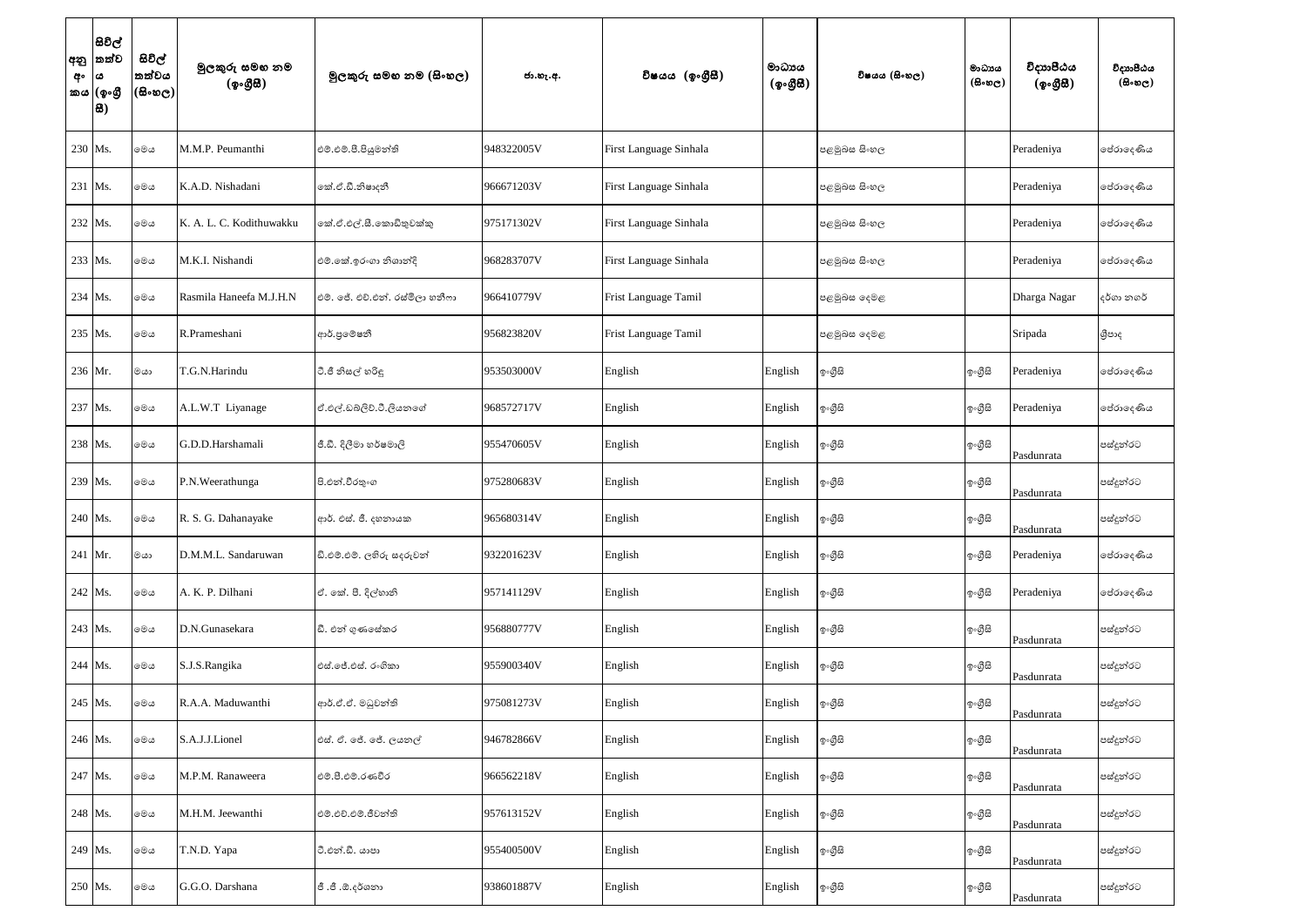| අං | සිවිල්<br> අනු  තත්ව<br>$\omega$<br>කය (ඉංගී<br> 8) | සිවිල්<br>තත්වය<br>$ $ (සිංහල) $ $ | මුලකුරු සමහ නම<br>(ඉංගීසී) | මූලකුරු සමහ නම (සිංහල)          | ජා.හැ.අ.     | විෂයය (ඉංගීුසී) | මාධාය<br>$({\cal Q} \circ \mathcal{B} \mathcal{B})$ | විෂයය (සිංහල) | මාධායය<br>$(B \circ \circledcirc_C)$ | විදාහපීඨය<br>$(\phi \circ \mathcal{B} \mathcal{B})$ | විදාහපීඨය<br>$(B \circ \mathfrak{v}_C)$ |
|----|-----------------------------------------------------|------------------------------------|----------------------------|---------------------------------|--------------|-----------------|-----------------------------------------------------|---------------|--------------------------------------|-----------------------------------------------------|-----------------------------------------|
|    | 251   Ms.                                           | මෙය                                | D.A. Ishara Dilhani        | ඩී.ඒ. ඉෂාරා දිල්හානි            | 936200192V   | English         | English                                             | ඉංගුිසි       | ඉංගීසි                               | Pasdunrata                                          | පස්දුන්රට                               |
|    | 252 Ms.                                             | මෙය                                | T.B.W.Wakishta             | ටී.බී.ඩබ්ලිව් වාකිෂ්ඨ           | 948084090V   | English         | English                                             | ඉංගුිසි       | ඉංගීසි                               | Pasdunrata                                          | පස්දුන්රට                               |
|    | 253 Ms.                                             | මෙය                                | W.M.S.M. Kumari            | ඩබලිව්.එම්.එස්.එම්.කුමාරි       | 967290246V   | English         | English                                             | ඉංගුිසි       | ඉංගීසි                               | Pasdunrata                                          | පස්දුන්රට                               |
|    | 254 Ms.                                             | මෙය                                | A.G.T.A.L. Aluthgedara     | ඒ.ජී.ටී.ඒ.එල්.අලුත්ගෙදර         | 946760749V   | English         | English                                             | ඉංගුිසි       | ඉංගීසි                               | Pasdunrata                                          | පස්දුන්රට                               |
|    | 255 Ms.                                             | මෙය                                | W.M. Amanthi               | ඩබලිව් . එම්. අමන්ති            | 968463659V   | English         | English                                             | ඉ∘ගුිසි       | ඉංගීසි                               | Pasdunrata                                          | පස්දුන්රට                               |
|    | 256 Ms.                                             | මෙය                                | C.S. Ranasinghe            | සී.එස්.රණසිංහ                   | 955920481V   | English         | English                                             | ඉංගුිසි       | ඉංගීසි                               | Pasdunrata                                          | පස්දුන්රට                               |
|    | 257 Ms.                                             | මෙය                                | H.M.R. Kalani              | එච්. එම්. රිස්තා කලණි           | 199362600276 | English         | English                                             | ඉංගුිසි       | ඉංගීසි                               | Pasdunrata                                          | පස්දුන්රට                               |
|    | 258 Ms.                                             | මෙය                                | T.C. Kalansooriya          | ටී.සි. කලංසූරිය                 | 968443771V   | English         | English                                             | ඉංගුිසි       | ඉංගීසි                               | Pasdunrata                                          | පස්දුන්රට                               |
|    | 259 Ms.                                             | මෙය                                | N.L.J. Sumanasekara        | එන්.එල්.ජේ. සුමනසේකර            | 967393819V   | English         | English                                             | ඉංගුිසි       | ඉ∘ගුිසි                              | Pasdunrata                                          | පස්දුන්රට                               |
|    | 260 Ms.                                             | මෙය                                | W.T. Madushani             | ඩබලිව්.ටී.මදූෂානි               | 955761626V   | English         | English                                             | ඉංගුිසි       | ඉංගීසි                               | Pasdunrata                                          | පස්දුන්රට                               |
|    | 261 Ms.                                             | මෙය                                | K.V.R.D.Peiris             | කේ.වී.ආර්.ඩී.පීරිස්             | 967331120V   | English         | English                                             | ඉ∘ගීුසි       | ඉංගීසි                               | Pasdunrata                                          | පස්දුන්රට                               |
|    | 262 Ms.                                             | මෙය                                | G.B.K.Kumudumali           | ජී.බී.කේ.කුමුදුමාලි             | 968183060V   | English         | English                                             | ඉංගුිසි       | ඉංගීසි                               | Pasdunrata                                          | පස්දුන්රට                               |
|    | 263 Ms.                                             | මෙය                                | L.W.L.L. Sewwandi          | එල්.ඩබ්.එල්.එල්.සෙව්වන්දි       | 955272986V   | English         | English                                             | ඉංගුිසි       | ඉංගීසි                               | Pasdunrata                                          | පස්දුන්රට                               |
|    | 264 Ms.                                             | මෙය                                | K.K.S.P .Jayathilake       | කේ.කේ.එස්.පී.ජයතිලක             | 936740995V   | English         | English                                             | ඉංගීසි        | ඉංගීසි                               | Pasdunrata                                          | පස්දුන්රට                               |
|    | 265 Ms.                                             | මෙය                                | D.L.N. Thathsarani         | ඩී.එල් .එන්.තත්සරණි             | 955263227V   | English         | English                                             | ඉංගීසි        | ඉංගීසි                               | Pasdunrata                                          | පස්දුන්රට                               |
|    | 266 Ms.                                             | මෙය                                | R.G. Madhuwanthi           | ආර්. ජී මධුවන්ති                | 948342260V   | English         | English                                             | ඉංගුිසි       | ඉ∘ගුිසි                              | Pasdunrata                                          | පස්දුන්රට                               |
|    | 267 Ms.                                             | මෙය                                | D. Ranasinghe              | ඩී. රණසිංහ                      | 958081804V   | English         | English                                             | ඉංගීසි        | ඉංගීසි                               | Pasdunrata                                          | පස්දුන්රට                               |
|    | 268 Ms.                                             | මෙය                                | M.R.Godage                 | එම්.ආර්.ගොඩගේ                   | 957933394V   | English         | English                                             | ඉංගුිසි       | ඉංගීසි                               | Pasdunrata                                          | පස්දුන්රට                               |
|    | 269 Ms.                                             | මෙය                                | S.M.W.Ranasingha           | එස්.එම්.ඩබ්. රණසිංහ             | 966460180V   | English         | English                                             | ඉංගුිසි       | ඉ∘ගුිසි                              | Pasdunrata                                          | පස්දුන්රට                               |
|    | 270 Ms.                                             | මෙය                                | M.K Prasadini              | එම්.කේ.පුසාදිනී                 | 956302030V   | English         | English                                             | ඉංගීසි        | ඉංගීසි                               | Pasdunrata                                          | පස්දුන්රට                               |
|    | 271 Ms.                                             | මෙය                                | K.S.T.N. Hiruge            | කේ.ඒස්.තාරුෂිකා නිරුන්දි හිරුගේ | 967840637V   | English         | English                                             | ඉංගීසි        | ඉංගීසි                               | Pasdunrata                                          | පස්දුන්රට                               |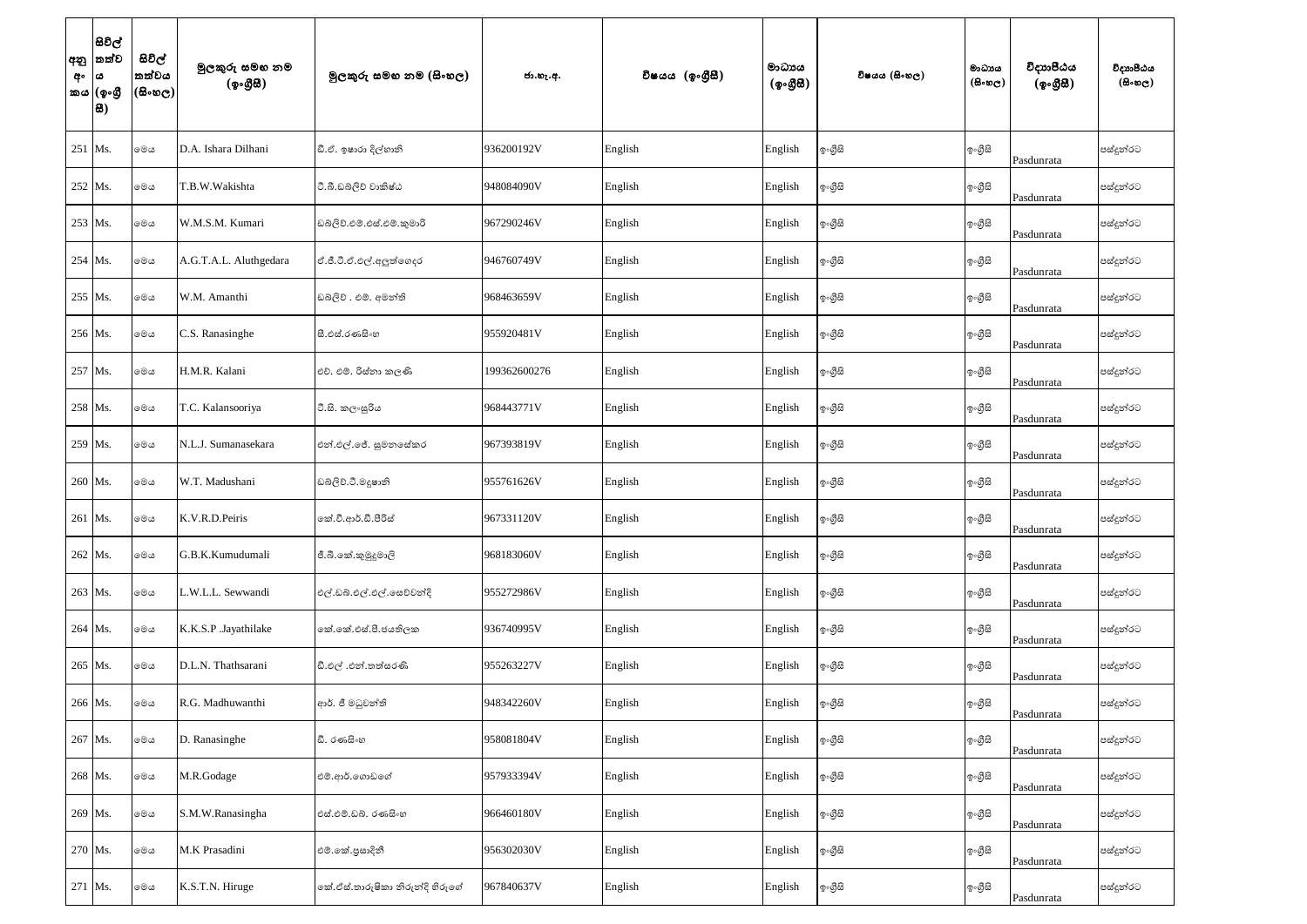| අං | සිවිල්<br> අනු  තත්ව<br>$\pmb{\omega}$<br>කය (ඉංගුී<br>8 | සිවිල්<br>තත්වය<br>$ \mathfrak{G}\circ\mathfrak{G}\circ $ | මුලකුරු සමහ නම<br>(ඉංගීසී) | මූලකුරු සමහ නම (සිංහල)     | ජා.හැ.අ.   | විෂයය (ඉංගීසී) | මාධායය<br>$({\cal Q} \circ \mathcal{B} \mathcal{B})$ | විෂයය (සිංහල) | මාධායය<br>$(B \circ \circledcirc_C)$ | විදාහපීඨය<br>$(\phi \circ \mathcal{B} \mathcal{B})$ | විදාහපීඨය<br>$(B \circ \mathfrak{v}_C)$ |
|----|----------------------------------------------------------|-----------------------------------------------------------|----------------------------|----------------------------|------------|----------------|------------------------------------------------------|---------------|--------------------------------------|-----------------------------------------------------|-----------------------------------------|
|    | 272 Ms.                                                  | මෙය                                                       | M.D. Wanigasinghe          | එම්.ඩී. වනිගසිංහ           | 957381308V | English        | English                                              | ඉංගුිසි       | ඉංගීසි                               | Pasdunrata                                          | පස්දුන්රට                               |
|    | 273 Ms.                                                  | මෙය                                                       | W.M.V.S.Wijekoon           | ඩබ්.එම්.වි.එස්.විජේකෝන්    | 965573836V | English        | English                                              | ඉංගුිසි       | ඉංගීසි                               | Pasdunrata                                          | පස්දුන්රට                               |
|    | 274 Ms.                                                  | මෙය                                                       | N.G.R. Miyurasi            | එන්.ජී.ආර්.මියුරසී         | 966273275V | English        | English                                              | ඉංගුිසි       | ඉංගීසි                               | Pasdunrata                                          | පස්දුන්රට                               |
|    | 275 Mr.                                                  | මයා                                                       | K.H.Arambage               | නේ. එච්. අරඹගේ             | 941930212V | English        | English                                              | ඉංගුිසි       | ඉංගීසි                               | Pasdunrata                                          | පස්දුන්රට                               |
|    | 276 Ms.                                                  | මෙය                                                       | G.W.A.S.Chandima           | ජී.ඩබ්.ඒ.සඳුනි චන්දිමා     | 955511930V | English        | English                                              | ඉංගුිසි       | ඉංගීසි                               | Pasdunrata                                          | පස්දුන්රට                               |
|    | 277 Ms.                                                  | මෙය                                                       | .S. Balasooriya            | එල්.එස්.බාලසූරිය           | 965960708V | English        | English                                              | ඉංගුිසි       | ඉංගීසි                               | Pasdunrata                                          | පස්දුන්රට                               |
|    | 278 Ms.                                                  | මෙය                                                       | K.D.N.Ishani               | කේ.ඩී.එන්.ඉෂානි            | 965450874V | English        | English                                              | ඉංගීසි        | ඉංගීසි                               | Pasdunrata                                          | පස්දුන්රට                               |
|    | 279 Ms.                                                  | මෙය                                                       | S.M.A.P.K.Wijayawardhana   | එස්.එම්.ඒ.පී.කේ.විජයවර්ධන  | 958171196V | English        | English                                              | ඉංගුිසි       | ඉංගීසි                               | Pasdunrata                                          | පස්දුන්රට                               |
|    | 280 Ms.                                                  | මෙය                                                       | K.G.S.D.Jayasinghe         | ෙක්.ජී.එස්.ඩී.ජයසිංහ       | 965720510V | English        | English                                              | ඉංගුිසි       | ඉංගීසි                               | Pasdunrata                                          | පස්දුන්රට                               |
|    | 281 Ms.                                                  | මෙය                                                       | W.G.L. Kaushalya           | ඩබලිව්. ජී. එල්. කෞශලාහ    | 946852872V | English        | English                                              | ඉංගුිසි       | ඉංගීසි                               | Pasdunrata                                          | පස්දුන්රට                               |
|    | 282 Ms.                                                  | මෙය                                                       | A.A.S. Kaushani            | ඒ.ඒ.එස්.කෞෂානි             | 956602530V | English        | English                                              | ඉ∘ගීුසි       | ඉංගීසි                               | Pasdunrata                                          | පස්දුන්රට                               |
|    | 283 Ms.                                                  | මෙය                                                       | K.G.A.Hansani              | ංක්.ජී.ඒ හංසනී             | 966580828V | English        | English                                              | ඉංගුිසි       | ඉංගීසි                               | Pasdunrata                                          | පස්දුන්රට                               |
|    | 284 Ms.                                                  | මෙය                                                       | K.S.Chathurani             | කේ. ශරීතා චතුරානි.         | 965990054V | English        | English                                              | ඉංගීසි        | ඉංගීසි                               | Pasdunrata                                          | පස්දුන්රට                               |
|    | 285 Ms.                                                  | මෙය                                                       | W.A.L.Madushika            | ඩබ්.ඒ.එල්.මදූෂිකා          | 947984101V | English        | English                                              | ඉංගීසි        | ඉ∘ගුිසි                              | Pasdunrata                                          | පස්දුන්රට                               |
|    | 286 Ms.                                                  | මෙය                                                       | D.K.U. Madumali            | ඩී.කේ.යූ. මදුමාලි          | 955471431V | English        | English                                              | ඉංගුිසි       | ඉ∘ගුිසි                              | Pasdunrata                                          | පස්දුන්රට                               |
|    | 287 Ms.                                                  | මෙය                                                       | H.A.G.Chathurika           | එච්.ඒ.ජී.චතුරිකා           | 956693012V | English        | English                                              | ඉංගීසි        | ඉංගීසි                               | Pasdunrata                                          | පස්දුන්රට                               |
|    | 288 Mr.                                                  | මයා                                                       | W.G.D.Udayakantha          | ඩබ්ලිව්.ජී දිලිප් උදයකාන්ත | 940384036V | English        | English                                              | ඉංගුිසි       | ඉංගීසි                               | Pasdunrata                                          | පස්දුන්රට                               |
|    | 289 Ms.                                                  | මෙය                                                       | A.L.N. Ayeshwari           | ඒ.එල්.එන්.අයේෂ්වරි         | 965130721V | English        | English                                              | ඉංගුිසි       | ඉංගීසි                               | Pasdunrata                                          | පස්දුන්රට                               |
|    | 290 Ms.                                                  | මෙය                                                       | K.V.P.B. Mindula           | කේ.වි.පි.බි. මින්දූලා      | 958533250V | English        | English                                              | ඉංගීසි        | ඉංගීසි                               | Pasdunrata                                          | පස්දුන්රට                               |
|    | 291 Ms.                                                  | මෙය                                                       | M.H.H.Wathsala             | එම්.එච්.එච්.වත්සලා         | 968310950V | English        | English                                              | ඉංගුිසි       | ඉ∘ගුිසි                              | Pasdunrata                                          | පස්දුන්රට                               |
|    | 292 Ms.                                                  | මෙය                                                       | A.M.W.S Yapa               | ඒ.එම්.ඩබ්ලිව්.එස් යාපා     | 916543000V | English        | English                                              | ඉංගීසි        | ඉංගීසි                               | Pasdunrata                                          | පස්දුන්රට                               |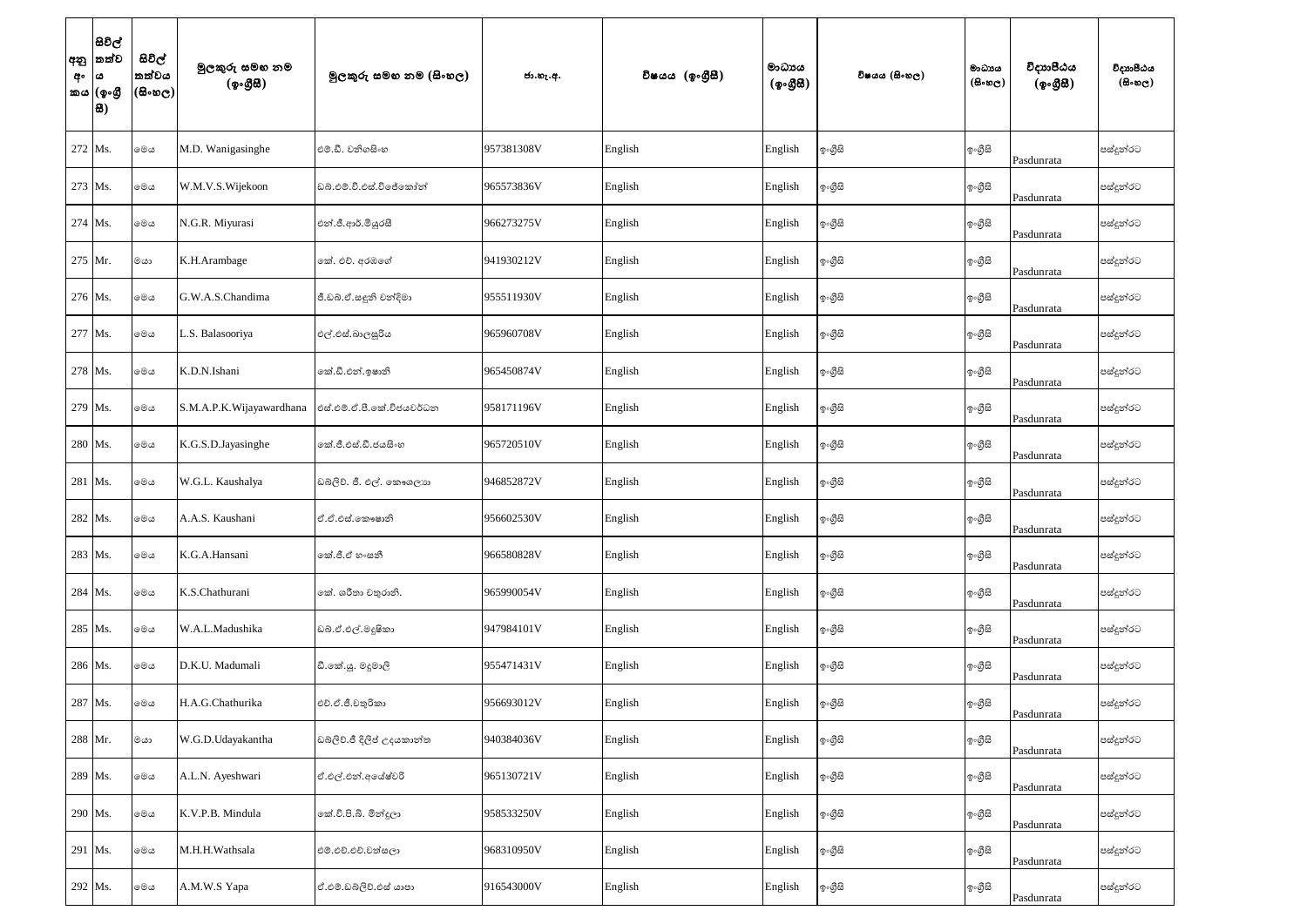| අ <b>ං</b>  ය | සිවිල්<br> අනු  තත්ව<br>කය  (ඉංගී<br> 8) | සිවිල්<br>තත්වය<br> (සිංහල) | මුලකුරු සමහ නම<br>(ඉංගීසී) | මූලකුරු සමහ නම (සිංහල)      | ජා.හැ.අ.   | විෂයය (ඉංගීුසී)         | මාධායය<br>$(\phi \circ \mathcal{B} \mathcal{B})$ | විෂයය (සිංහල) | මාධායය<br>$(\theta \circ \omega_C)$ | විදාහපීඨය<br>$(\phi \circ \mathcal{B} \mathcal{B})$ | විදාහපීඨය<br>$(\theta \circ \omega_C)$ |
|---------------|------------------------------------------|-----------------------------|----------------------------|-----------------------------|------------|-------------------------|--------------------------------------------------|---------------|-------------------------------------|-----------------------------------------------------|----------------------------------------|
|               | 293 Ms.                                  | මෙය                         | M.T.Madhuwanthi            | එම්. ටී.මධුවන්ති            | 966372354V | Art                     | Sinhala                                          | විතු          | සිංහල                               | Wayamba                                             | වයඹ                                    |
|               | 294 Ms.                                  | මෙය                         | Pathirana, H.W.S           | එච්.ඩබ්.ශානිකා පතිරණ        | 957152317V | Art                     | Sinhala                                          | විතු          | සි∘හල                               | Mahaweli                                            | මහවැලි                                 |
|               | 295 Mr.                                  | ගය                          | H.M. Wijesingha            | එච්.එම්.විජේසිංහ            | 940651972V | Art                     | Sinhala                                          | විතු          | සිංහල                               | Wayamba                                             | වයඹ                                    |
|               | 296 Ms.                                  | මෙය                         | G.G.A.Shashikala           | ජී.ජී.ඒ.ශෂිකලා              | 948611538V | Art                     | Sinhala                                          | විතු          | සිංහල                               | Wayamba                                             | වයඹ                                    |
|               | 297 Ms.                                  | මෙය                         | Prabodhya, K.A.S           | නේ.ඒ.එස්.පුබෝධාහ            | 957794246V | Art                     | Sinhala                                          | විතු          | සිංහල                               | Mahaweli                                            | මහවැලි                                 |
|               | 298 Ms.                                  | මෙය                         | Ranasinghe N.L.            | එන්.එල්.රණසිංහ              | 956480019V | Art                     | Sinhala                                          | විතු          | සිංහල                               | Mahaweli                                            | මහවැලි                                 |
|               | 299 Ms.                                  | මෙය                         | N.R.J.L.Sandaruwani        | එන්.ආර්.ජයමිණී ලංකා සදරුවනි | 956133408V | Art                     | Sinhala                                          | විතු          | සි∘හල                               | Wayamba                                             | වයඹ                                    |
|               | 300 Mr.                                  | ගය                          | Piyashantha, P.A.I.        | පී.ඒ.ඉෂාන් පියශාන්ත         | 950581077V | Art                     | Sinhala                                          | විතු          | සිංහල                               | Mahaweli                                            | මහවැලි                                 |
|               | 301 Mr.                                  | ගය                          | K.R.Lakshan                | කේ.ආර්.ලක්ෂාන්              | 963422601V | Art                     | Sinhala                                          | විතු          | සිංහල                               | Wayamba                                             | වයඹ                                    |
|               | 302 Ms.                                  | මෙය                         | D.G.A.Nisansala            | ඩී.ජී.ඒ.නිසංසලා             | 956682851V | Art                     | Sinhala                                          | විතු          | සි∘හල                               | Wayamba                                             | වයඹ                                    |
|               | 303 Ms.                                  | මෙය                         | T.S.S.Alankara             | ටී.එස්.එස්.අලංකාර           | 936682618V | Art                     | Sinhala                                          | චිතු          | සි∘හල                               | Wayamba                                             | වයඹ                                    |
|               | 304 Ms.                                  | මෙය                         | M.D.R.Karunathilaka        | එම්.එම්.ඩ්.ආර්.කරුණාතිලක    | 935612675V | Art                     | Sinhala                                          | විතු          | සි∘හල                               | Wayamba                                             | වයඹ                                    |
|               | 305 Ms.                                  | මෙය                         | S.N.G.Wellappili           | එස්.එත්.ජී.වෙල්ලප්පිලි      | 955062795V | Oriental Dancing        | Sinhala                                          | පෙරදිග නර්තනය | සි∘හල                               | Mahaweli                                            | මහවැලි                                 |
|               | 306 Ms.                                  | මෙය                         | H.G.C.Geethani             | එච්.ජී.සී.ගීතානි            | 966340290V | <b>Oriental Dancing</b> | Sinhala                                          | පෙරදිග නර්තනය | සිංහල                               | Wayamba                                             | වයඹ                                    |
|               | 307 Ms.                                  | මෙය                         | S.D.Abeywardhana           | එස්.ඩී.අබේවර්ධන             | 965852123V | Oriental Dancing        | Sinhala                                          | පෙරදිග නර්තනය | සිංහල                               | Wayamba                                             | වයඹ                                    |
|               | 308 Ms.                                  | මෙය                         | E.W.A.S.Madhushani         | ඊ.ඩබ්ලිව්.ඒ.එස්.මධුශානි     | 966192470V | <b>Oriental Dancing</b> | Sinhala                                          | පෙරදිග නර්තනය | සි∘හල                               | Wayamba                                             | වයඹ                                    |
|               | 309 Ms.                                  | මෙය                         | A.C.Udayangani             | ඒ.සී.උදයංගනී                | 955861256V | <b>Oriental Dancing</b> | Sinhala                                          | පෙරදිග නර්තනය | සිංහල                               | Wayamba                                             | වයඹ                                    |
|               | 310 Ms.                                  | මෙය                         | P.A.B.Sudarshani           | පී.ඒ.බී.සුදර්ශනි            | 968170546V | <b>Oriental Dancing</b> | Sinhala                                          | පෙරදිග නර්තනය | සි∘හල                               | Wayamba                                             | වයඹ                                    |
|               | 311 Ms.                                  | මෙය                         | V.V.Sithari                | ඩබ්.වී.සිතාරි               | 967603988V | <b>Oriental Dancing</b> | Sinhala                                          | පෙරදිග නර්තනය | සිංහල                               | Wayamba                                             | වයඹ                                    |
|               | 312 Ms.                                  | මෙය                         | K.W.A.S.K.Weerathunga      | ංක්.ඩබ්.ඒ.එස්.කේ.වීරතුංග    | 968362534V | <b>Oriental Music</b>   | Sinhala                                          | පෙරදිග සංගීතය | සිංහල                               | Wayamba                                             | වයඹ                                    |
|               | 313 Ms.                                  | මෙය                         | A.R.Nidarshana             | ඒ.ආර්.නිදර්ශනා              | 957973574V | <b>Oriental Music</b>   | Sinhala                                          | පෙරදිග සංගීතය | සිංහල                               | Wayamba                                             | වයඹ                                    |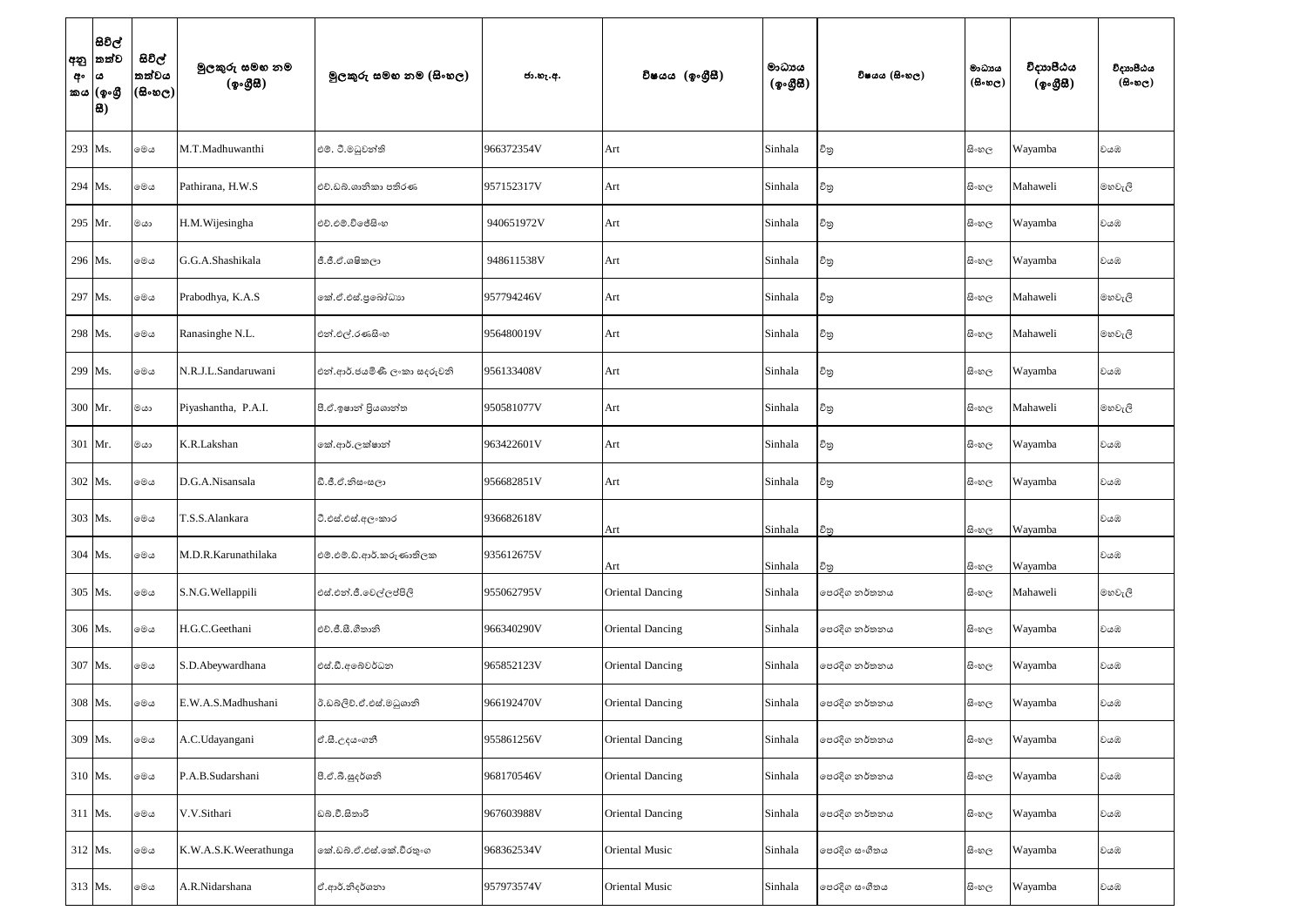| අං  ය | සිවිල්<br> අනු  තත්ව<br>කය  (ඉංගී<br> 8) | සිවිල්<br>තත්වය<br> (සිංහල) | මුලකුරු සමහ නම<br>(ඉංගීසී) | මූලකුරු සමහ නම (සිංහල)        | ජා.හැ.අ.     | විෂයය (ඉංගීසී)            | මාධාය<br>$({\cal Q} \circ \mathcal{B} \mathcal{B})$ | විෂයය (සිංහල)    | මාධායය<br>$(B \circ \circledcirc_C)$ | විදාහපීඨය<br>$(\circledcirc \circ \circledcirc \circledast)$ | විදාහපීඨය<br>$(B \circ \mathfrak{v}_C)$ |
|-------|------------------------------------------|-----------------------------|----------------------------|-------------------------------|--------------|---------------------------|-----------------------------------------------------|------------------|--------------------------------------|--------------------------------------------------------------|-----------------------------------------|
|       | $314$ Ms.                                | මෙය                         | E.G.N.R.De Silva           | ඊ.ජී.එන්.ආර්.ද.සිල්වා         | 975133990V   | <b>Western Music</b>      | English                                             | බටහිර සංගීතය     | ඉංගුිසි                              | Maharagama                                                   | මහරගම                                   |
|       | 315 Ms.                                  | මෙය                         | Chalani.T.A.D              | ටී.ඒ.ඩී.චලනි                  | 948052679V   | Drama & Theatre           | Sinhala                                             | නාටා හා රංග කලාව | සිංහල                                | Mahaweli                                                     | මහවැලි                                  |
|       | 316 Ms.                                  | මෙය                         | M.A.S.Nirmali              | එම්.ඒ.එස්.නිර්මලි             | 948082926V   | Drama & Theatre           | Sinhala                                             | නාටා හා රංග කලාව | සි∘හල                                | Wayamba                                                      | වයඹ                                     |
|       | 317 Ms.                                  | මෙය                         | H.G.W.S.Thilakshika        | එච්.ජී.විමංශා සකුණි තිලක්ෂිකා | 966690186V   | Drama & Theatre           | Sinhala                                             | නාටා හා රංග කලාව | සි∘හල                                | Wayamba                                                      | වයඹ                                     |
|       | 318 Ms.                                  | මෙය                         | K.O.A.Silva                | කේ.ඕ.ඒ.සිල්වා                 | 958451997V   | <b>Physical Education</b> | Sinhala                                             | ශාරීරික අධාහපනය  | සිංහල                                | Uva                                                          | ඌව                                      |
|       | 319 Ms.                                  | මෙය                         | W.Asha Sewwandika          | ඩබ්ලිව් .ආශා සෙව්වන්දිකා      | 199570200380 | <b>Physical Education</b> | Sinhala                                             | ශාරීරික අධාහපනය  | සිංහල                                | Uva                                                          | ඌව                                      |
|       | $320$ Mr.                                | ගය                          | K.G.K Indika               | ංක්.ජී.කේ ඉන්දික              | 199630201151 | <b>Physical Education</b> | Sinhala                                             | ශාරීරික අධාහපනය  | සිංහල                                | Ruhuna                                                       | රුහුණ                                   |
|       | 321 Ms.                                  | මෙය                         | H.G.I. Lakshani            | එච්.ජී.අයි.ලක්ශානි            | 965823107V   | <b>Physical Education</b> | Sinhala                                             | ශාරීරික අධාහපනය  | සිංහල                                | Uva                                                          | ඌව                                      |
|       | 322 Ms.                                  | මෙය                         | S.D Liyanage               | එස්.ඩී. ලියනගේ                | 967981460V   | Physical Education        | Sinhala                                             | ශාරීරික අධාහපනය  | සිංහල                                | Ruhuna                                                       | රුහුණ                                   |
|       | 323 Ms.                                  | මෙය                         | N.M.S.Maduwanthi           | එන්.එම්.එස් මධුවන්ති          | 965782907V   | <b>Physical Education</b> | Sinhala                                             | ශාරීරික අධාහපනය  | සිංහල                                | Uva                                                          | උෟව                                     |
|       | 324 Ms.                                  | මෙය                         | G.A.N.Nuwandi              | ජී.ඒ.එන් නුවන්දි              | 967621226V   | <b>Physical Education</b> | Sinhala                                             | ශාරීරික අධාහපනය  | සිංහල                                | Ruhuna                                                       | රුහුණ                                   |
|       | 325 Mr.                                  | ගය                          | K.B.K.Sandaruwan           | කේ.බී.කසුන් සඳුරුවන්          | 930522970V   | <b>Physical Education</b> | Sinhala                                             | ශාරීරික අධාහපනය  | සි∘හල                                | Nilwala                                                      | නිල්වලා                                 |
|       | 326 Ms.                                  | මෙය                         | W.M.S.Sewwandi             | ඩබ්.එම්.එස්.සෙව්වන්දි         | 975132498V   | <b>Physical Education</b> | Sinhala                                             | ශාරීරික අධාහපනය  | සිංහල                                | Ruhuna                                                       | රුහුණ                                   |
|       | 327 Ms.                                  | මෙය                         | U.L.K. Wathsala            | ශු.එල්.කේ.වත්සලා              | 968320840V   | <b>Physical Education</b> | Sinhala                                             | ශාරීරික අධාහපනය  | සිංහල                                | Uva                                                          | ඌව                                      |
|       | 328 Mr.                                  | ගය                          | S.A.D.K.Hashan             | එස්.ඒ.ඩී.කේ.හෂාන්             | 961720036V   | <b>Physical Education</b> | Sinhala                                             | ශාරීරික අධාහපනය  | සිංහල                                | Nilwala                                                      | නිල්වලා                                 |
|       | 329 Ms.                                  | මෙය                         | Y.C.N.Ekanayaka            | වයි. සී.එන්. ඒකනායක           | 966922370V   | <b>Physical Education</b> | Sinhala                                             | ශාරීරික අධාහපනය  | සිංහල                                | Nilwala                                                      | නිල්වලා                                 |
|       | 330 Mr.                                  | $\cos$                      | W.K.A.S. Sanjeewa.         | ඩබ්ලිව්.කේ.ඒ.එස්.සංජීව        | 962303498V   | <b>Physical Education</b> | Sinhala                                             | ශාරීරික අධාහපනය  | සි∘හල                                | Nilwala                                                      | නිල්වලා                                 |
|       | 331 Mr.                                  | ගය                          | N.M.Thilakshana            | එන්. එම්. තිලක්ෂණ             | 961730813V   | <b>Physical Education</b> | Sinhala                                             | ශාරීරික අධාහපනය  | සි∘හල                                | Nilwala                                                      | නිල්වලා                                 |
|       | 332 Ms.                                  | මෙය                         | W.K.Lakshari               | ඩබ්ලිව්.කේ.ලක්ෂාරි            | 965552529V   | <b>Physical Education</b> | Sinhala                                             | ශාරීරික අධාහපනය  | සි∘හල                                | Nilwala                                                      | නිල්වලා                                 |
|       | 333 Ms.                                  | මෙය                         | M.T.D. Mihirani            | එම්.ටී.ඩී. මිහිරාණි           | 957003230V   | <b>Physical Education</b> | Sinhala                                             | ශාරීරික අධාහපනය  | සිංහල                                | Nilwala                                                      | නිල්වලා                                 |
|       | 334 Mr.                                  | මයා                         | .P.Neththikumara           | එල්.පී.නෙත්තිකුමාර            | 961660858V   | <b>Physical Education</b> | Sinhala                                             | ශාරීරික අධාහපනය  | සිංහල                                | Nilwala                                                      | නිල්වලා                                 |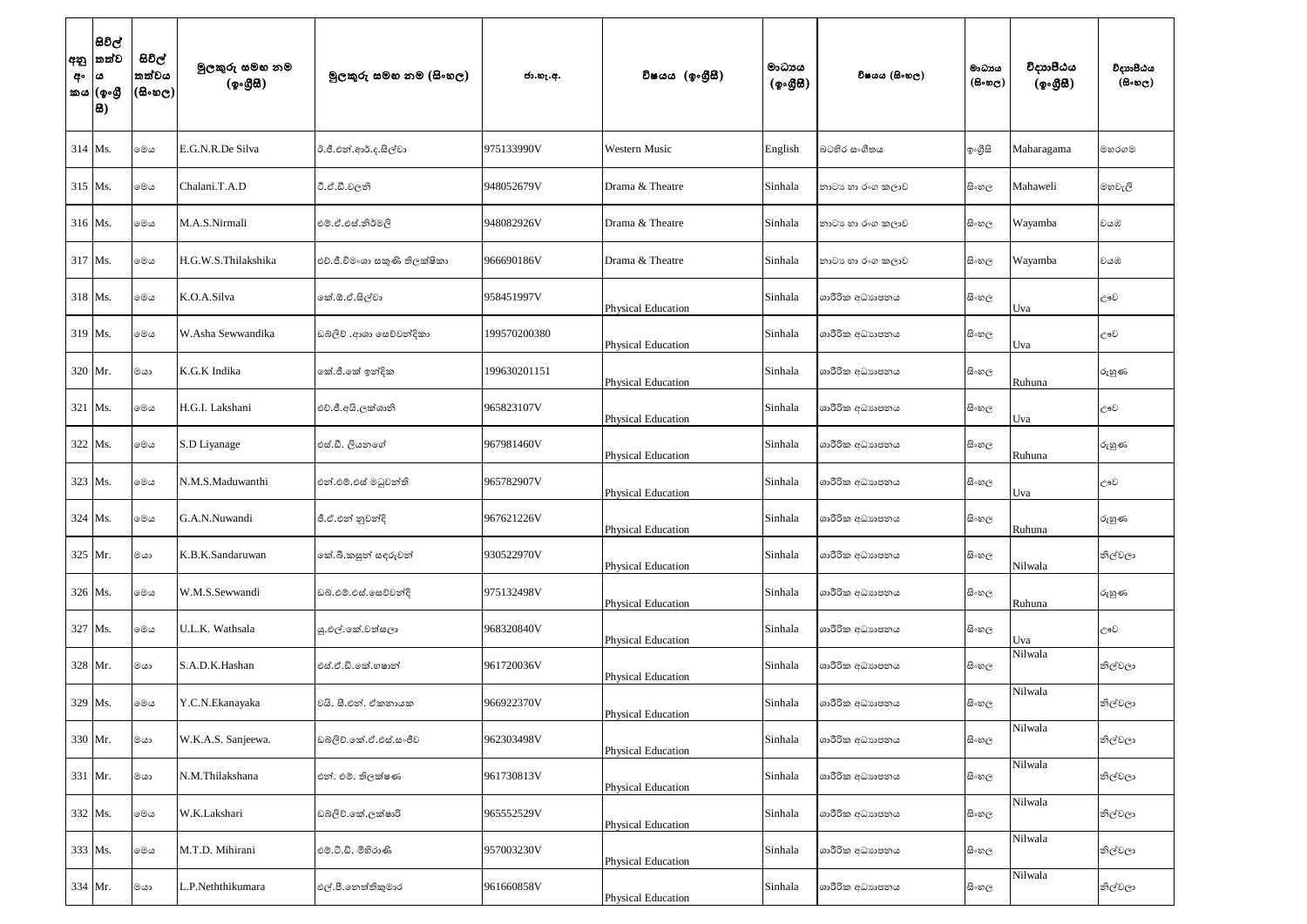| අං  | සිවිල්<br> අනු  තත්ව<br>$\pmb{\omega}$<br>කය (ඉංගුී<br> 8) | සිවිල්<br>තත්වය<br>$ 3 \cdot 10 \cdot 10 $ | මුලකුරු සමහ නම<br>(ඉංගීසී) | මූලකුරු සමහ නම (සිංහල)     | ජා.හැ.අ.     | විෂයය (ඉංගීසී)            | මාධායය<br>$($ ඉංගීසී) | විෂයය (සිංහල)        | මාධායය<br>$(B \circ \omega_C)$ | විදාහපීඨය<br>$(\phi \circ \mathcal{B} \mathcal{B})$ | විදාහපීඨය<br>$($ සිංහල) |
|-----|------------------------------------------------------------|--------------------------------------------|----------------------------|----------------------------|--------------|---------------------------|-----------------------|----------------------|--------------------------------|-----------------------------------------------------|-------------------------|
|     | 335 Mr.                                                    | ගය                                         | H.M.S.Namal                | එච්. එම්. එස්. නාමල්       | 952782916V   | <b>Physical Education</b> | Sinhala               | ශාරීරික අධාහපනය      | සිංහල                          | Nilwala                                             | නිල්වලා                 |
|     | 336 Mr.                                                    | ගය                                         | <b>UKC</b> Shamal          | යු.කේ.සි.ශාමාල්            | 962803121V   | <b>Physical Education</b> | Sinhala               | ශාරීරික අධාහපනය      | සිංහල                          | Nilwala                                             | නිල්වලා                 |
|     | 337 Mr.                                                    | ගය                                         | A.G.D.S.Gamachchi          | ඒ.ජී.ඩී.එස්.ගමාච්චි        | 961070503V   | <b>Physical Education</b> | Sinhala               | ශාරීරික අධාහපනය      | සිංහල                          | Nilwala                                             | නිල්වලා                 |
|     | 338 Ms.                                                    | මෙය                                        | J.D.D.Dimalka              | ේ. ඩී. ඩී. දිමල්කා         | 966022744V   | <b>Physical Education</b> | Sinhala               | ශාරීරික අධාහපනය      | සිංහල                          | Nilwala                                             | නිල්වලා                 |
| 339 | Mr.                                                        | ගය                                         | H.C.P.Da Soisa             | එච්.සී.පී.ද සොයිසා         | 951691089V   | Physical Education        | Sinhala               | ශාරීරික අධාහපනය      | සිංහල                          | Uva                                                 | ඌව                      |
|     | 340 Mr.                                                    | ගය                                         | M.N.M.Thasneem             | එම්.එන්.එම්.තස්නීම්        | 962110894V   | Physical Education        | Tamil                 | ශාරීරික අධාහපනය      | ඈමළ                            | Batticaloa                                          | මඩකලපුව                 |
|     | 341 Ms.                                                    | මෙය                                        | N.H.G.D.Oganie             | එන්.එච්.ජී.ඩී.ඕගනී         | 936380719V   | Home Economics            | Sinhala               | ගෘහ ආර්ථික විදාහව    | සිංහල                          | Ruhuna                                              | රුහුණ                   |
|     | 342 Ms.                                                    | මෙය                                        | J.W.A.I.Wageesha           | ේ.ඩබ්ලිව්.ඒ.අයි.වගීෂා      | 965300473V   | Home Economics            | Sinhala               | ගෘහ ආර්ථික විදාහව    | සි∘හල                          | Ruhuna                                              | රුහුණ                   |
|     | 343 Ms.                                                    | මෙය                                        | D.S.Jayashani              | ඩී.එස්.ජයශානි              | 966800151V   | Home Economics            | Sinhala               | ගෘහ ආර්ථික විදාහව    | සිංහල                          | Ruhuna                                              | රුහුණ                   |
|     | 344 Ms.                                                    | මෙය                                        | V.M.N.Chathurani           | වී.එම්.එන්. චතුරාණි        | 968623877V   | Home Economics            | Sinhala               | ගෘහ ආර්ථික විදාහව    | සි∘හල                          | Ruhuna                                              | රුහුණ                   |
|     | 345 Ms.                                                    | මෙය                                        | D.R.Wathiyage              | ඩී.ආර්.වතියගේ              | 946680230V   | Home Economics            | Sinhala               | ගෘහ ආර්ථික විදාහව    | සි∘හල                          | Ruhuna                                              | රුහුණ                   |
|     | 346 Ms.                                                    | මෙය                                        | S.N Wijesinghe             | එස්.එන්.විජේසිංහ           | 967241342V   | Home Economics            | Sinhala               | ගෘහ ආර්ථික විදාහව    | සිංහල                          | Ruhuna                                              | රුහුණ                   |
|     | 347 Ms.                                                    | මෙය                                        | V.G.P.Madumali             | වී.ජී.පී.මධුමාලි           | 968292315V   | Home Economics            | Sinhala               | ගෘහ ආර්ථික විදාහව    | සිංහල                          | Ruhuna                                              | රුහුණ                   |
|     | 348 Ms.                                                    | මෙය                                        | P.K.D.Sewwandi             | පී.කේ.ඩී.සෙව්වන්දි         | 947092430V   | Home Economics            | Sinhala               | ගෘහ ආර්ථික විදාහව    | සිංහල                          | Ruhuna                                              | රුහුණ                   |
|     | 349 Ms.                                                    | මෙය                                        | H.D.Thathsarani            | එච්.දිල්ශිකා තත්සරණි       | 199751401616 | Home Economics            | Sinhala               | ගෘහ ආර්ථික විදාහව    | සිංහල                          | Ruhuna                                              | රුහුණ                   |
|     | 350 Ms.                                                    | මෙය                                        | A.H Lahirumali             | ඒ. එච්. ලහිරුමාලි          | 947130188V   | Home Economics            | Sinhala               | ගෘහ ආර්ථික විදාහව    | සි∘හල                          | Ruhuna                                              | රුහුණ                   |
|     | 351 Ms.                                                    | මෙය                                        | M.N.F. Saliha              | එම්.එන්.එෆ්.සාලිහා         | 966800763V   | Home Economics            | Tamil                 | ගෘහ ආර්ථික විදාහව    | ඈමළ                            | Dharga Nagar                                        | දර්ගා නගර්              |
|     | 352 Ms.                                                    | මෙය                                        | W.K.B.Rasanjali            | ඩබ්ලිව්.කේ.බී.රසාංජලී      | 926972626V   | Agri & Food Technology    | Sinhala               | කෘෂි හා ආහාර තාක්ෂණය | සිංහල                          | Pulathisipura                                       | පුලතිසිපුර              |
|     | 353 Ms.                                                    | මෙය                                        | K.Y.M.K.Welagedara         | කේ.වයි.එම්.කේ.වෙලගෙදර      | 945653159V   | Agri & Food Technology    | Sinhala               | කෘෂි හා ආහාර තාක්ෂණය | සිංහල                          | Pulathisipura                                       | පුලතිසිපුර              |
|     | 354 Ms.                                                    | මෙය                                        | H.G.T.S. Kumari            | එච්.ජී.තිළිණි සඳුන් කුමාරි | 937864256V   | Agri & Food Technology    | Sinhala               | කෘෂි හා ආහාර තාක්ෂණය | සිංහල                          | Pulathisipura                                       | පුලතිසිපුර              |
|     | 355 Ms.                                                    | මෙය                                        | L.A.D Sandeepani           | ඒල්.ඒ.ඩී.සංදීපනී           | 967393657V   | Agri & Food Technology    | Sinhala               | කෘෂි හා ආහාර තාක්ෂණය | සිංහල                          | Pulathisipura                                       | පුලතිසිපුර              |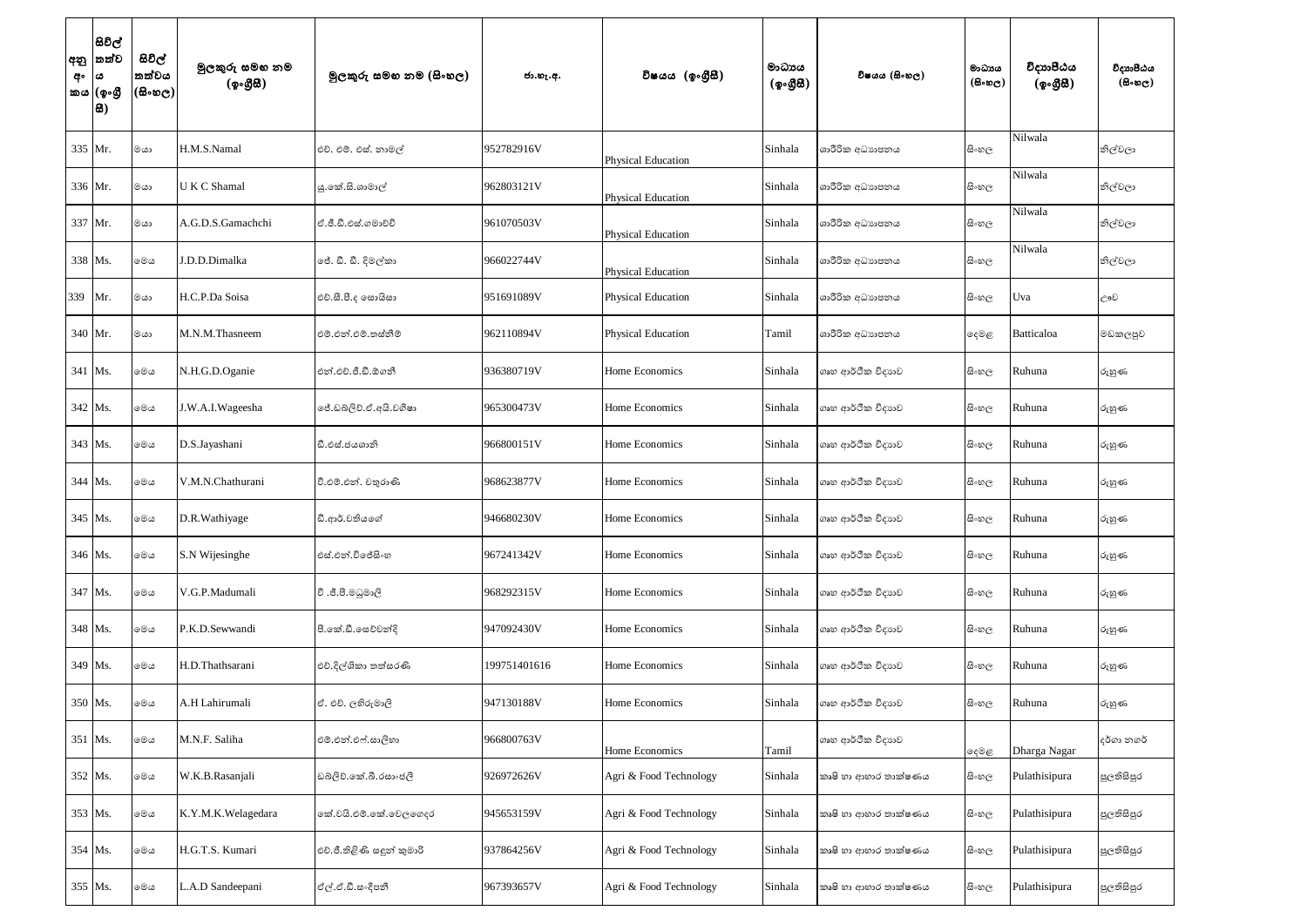| අං | සිවිල්<br> අනු  තත්ව<br>ය<br>කය (ඉංගී<br> 8) | සිවිල්<br>තත්වය<br>$ \mathfrak{G}\circ\mathfrak{G}\circ $ | මුලකුරු සමහ නම<br>(ඉංගීසී) | මූලකුරු සමහ නම (සිංහල)      | ජා.හැ.අ.   | විෂයය (ඉංගීසී)                                  | මාධායය<br>$({\cal Q} \circ \mathcal{B} \mathcal{B})$ | විෂයය (සිංහල)                   | මාධාය<br>$($ සිංහල $)$ | විදාහපීඨය<br>(ඉංගීසී) | විදාහපීඨය<br>$(B \circ \circledcirc_C)$ |
|----|----------------------------------------------|-----------------------------------------------------------|----------------------------|-----------------------------|------------|-------------------------------------------------|------------------------------------------------------|---------------------------------|------------------------|-----------------------|-----------------------------------------|
|    | 356 Ms.                                      | මෙය                                                       | H.L. B. Chamudika          | එච්.එල්.බී.චමුදිකා          | 967582956V | Agri & Food Technology                          | Sinhala                                              | කෘෂි හා ආහාර තාක්ෂණය            | සිංහල                  | Pulathisipura         | පුලතිසිපුර                              |
|    | 357 Ms.                                      | මෙය                                                       | H.P.P.M. Weerasinghe       | එච්.පී.පී.එම්.වීරසිංහ       | 966670240V | Agri & Food Technology                          | Sinhala                                              | කෘෂි හා ආහාර තාක්ෂණය            | සි∘හල                  | Pulathisipura         | පුලතිසිපුර                              |
|    | 358 Ms.                                      | මෙය                                                       | M.W.A.T. Sandamini         | එම්.ඩබ්.අමෝදි තාරිකා සදමිණි | 955010450V | Agri & Food Technology                          | Sinhala                                              | කෘෂි හා ආහාර තාක්ෂණය            | සි∘හල                  | Pulathisipura         | පුලතිසිපුර                              |
|    | 359 Ms.                                      | මෙය                                                       | W.K.H.N. Gunasekara        | ඩබ්.කේ.එච්.එන්.ගුණසේකර      | 966821680V | Agri & Food Technology                          | Sinhala                                              | කෘෂි හා ආහාර තාක්ෂණය            | සි∘හල                  | Pulathisipura         | පුලතිසිපුර                              |
|    | 360 Ms.                                      | මෙය                                                       | W.G T.M. Sewwandi          | ඩබ්.ජී.ටී.එම්.සෙව්වන්දි     | 965972846V | Agri & Food Technology                          | Sinhala                                              | කෘෂි හා ආහාර තාක්ෂණය            | සි∘හල                  | Pulathisipura         | පුලතිසිපුර                              |
|    | 361 Ms.                                      | මෙය                                                       | P.M.C.Sathsarani           | පී.එම්.සී.සත්සරණි           | 975192628V | Agri & Food Technology                          | Sinhala                                              | කෘෂි හා ආහාර තාක්ෂණය            | සි∘හල                  | Pulathisipura         | පුලතිසිපුර                              |
|    | 362 Mr.                                      | ගය                                                        | P.T.N. Darshana            | පී.ටී.එන්.දර්ශන             | 961230756V | Agri & Food Technology                          | Sinhala                                              | කෘෂි හා ආහාර තාක්ෂණය            | සි∘හල                  | Pulathisipura         | පුලතිසිපුර                              |
|    | 363 Ms.                                      | මෙය                                                       | H.A.Sirimalwatta           | එච්.ඒ.සිරිමල්වත්ත           | 967752550V | Agri & Food Technology                          | Sinhala                                              | කෘෂි හා ආහාර තාක්ෂණය            | සි∘හල                  | Pulathisipura         | පුලතිසිපුර                              |
|    | 364 Ms.                                      | මෙය                                                       | W.A.K.P. Tharaka           | ඩබ්.ඒ.කේ.පූර්ණි තාරකා       | 958571836V | Agri & Food Technology                          | Sinhala                                              | කෘෂි හා ආහාර තාක්ෂණය            | සි∘හල                  | Pulathisipura         | පුලතිසිපුර                              |
|    | 365 Ms.                                      | මෙය                                                       | K.B.H.Kawshalya            | කේ.බී.එච්.කෞශලාහ            | 968311913V | Agri & Food Technology                          | Sinhala                                              | කෘෂි හා ආහාර තාක්ෂණය            | සි∘හල                  | Pulathisipura         | පුලතිසිපුර                              |
|    | 366 Mr.                                      | මයා                                                       | M.G C. Sri Nadeeshan       | එම්.ජී.සී.එස්.නදීෂාන්       | 963042710V | Agri & Food Technology                          | Sinhala                                              | කෘෂි හා ආහාර තාක්ෂණය            | සිංහල                  | Pulathisipura         | පුලතිසිපුර                              |
|    | 367 Ms.                                      | මෙය                                                       | P.P.A.Sanjeewanee          | පී.පී.ඒ.සංජීවනී             | 966211806V | <b>Information Communication</b><br>Thechnology | English                                              | තොරතුරු හා සන්නිවේදන<br>තාක්ෂණය | ඉංගීසි                 | Ruwanpura             | රුවන්පුර                                |
|    | 368 Ms.                                      | මෙය                                                       | K.D.V.Malsha               | කේ.ඩි.විශ්මිණි මල්ෂා        | 965030611V | <b>Information Communication</b><br>Thechnology | English                                              | තොරතුරු හා සන්නිවේදන<br>තාක්ෂණය | ඉංගීසි                 | Ruwanpura             | රුවන්පුර                                |
|    | 369 Ms.                                      | මෙය                                                       | Wenushka J.L.S             | ජේ.එල්.එස්.වෙනුෂ්කා         | 966630590V | <b>Information Communication</b><br>Thechnology | English                                              | තොරතුරු හා සන්නිවේදන<br>තාක්ෂණය | ඉංගීසි                 | Ruwanpura             | රුවන්පුර                                |
|    | 370 Ms.                                      | මෙය                                                       | K.I.S. Indrasiri           | කේ.අයි.එස්. ඉන්දුසිරි       | 965360603V | <b>Information Communication</b><br>Thechnology | English                                              | තොරතුරු හා සන්නිවේදන<br>තාක්ෂණය | ඉංගීසි                 | Ruwanpura             | රුවන්පුර                                |
|    | 371 Ms.                                      | මෙය                                                       | H.A.Sachini Udari          | එච්. ඒ. සචිනි උදාරි         | 945231599V | <b>Information Communication</b><br>Thechnology | English                                              | තොරතුරු හා සන්නිවේදන<br>තාක්ෂණය | ඉංගීසි                 | Ruwanpura             | රුවන්පුර                                |
|    | 372 Ms.                                      | මෙය                                                       | H.A.Roshima                | එල්.එච්.අෂානි රෝෂිමා        | 937782209V | <b>Information Communication</b><br>Thechnology | English                                              | තොරතුරු හා සන්නිවේදන<br>තාක්ෂණය | ඉංගීසි                 | Ruwanpura             | රුවන්පුර                                |
|    | 373 Mr.                                      | මයා                                                       | W.T.L.Subeetha             | ඩබ්ලිව්.ටී.එල්.සුහීත        | 960550846V | <b>Information Communication</b><br>Thechnology | English                                              | තොරතුරු හා සන්නිවේදන<br>තාක්ෂණය | ඉංගීසි                 | Pasdunrata            | පස්දුන්රට                               |
|    | 374 Mr.                                      | මයා                                                       | J. A. S. Kumara            | ජේ. අමිල සම්පත් කුමාර       | 963304439V | <b>Information Communication</b><br>Thechnology | English                                              | තොරතුරු හා සන්නිවේදන<br>තාක්ෂණය | ඉංගීසි                 | Ruwanpura             | රුවන්පුර                                |
|    | 375 Mr.                                      | ගය                                                        | G.E. Siriwardana           | ජී.ඊ. සිරිවර්ධන             | 951940844V | <b>Information Communication</b><br>Thechnology | English                                              | තොරතුරු හා සන්නිවේදන<br>තාක්ෂණය | ඉංගීසි                 | Ruwanpura             | රුවන්පුර                                |
|    | 376 Ms.                                      | මෙය                                                       | P. P Jayasuriya.           | ජේ. පසිදු පමල්ජිත්          | 960941004V | <b>Information Communication</b><br>Thechnology | English                                              | තොරතුරු හා සන්නිවේදන<br>තාක්ෂණය | ඉංගීසි                 | Ruwanpura             | රුවන්පුර                                |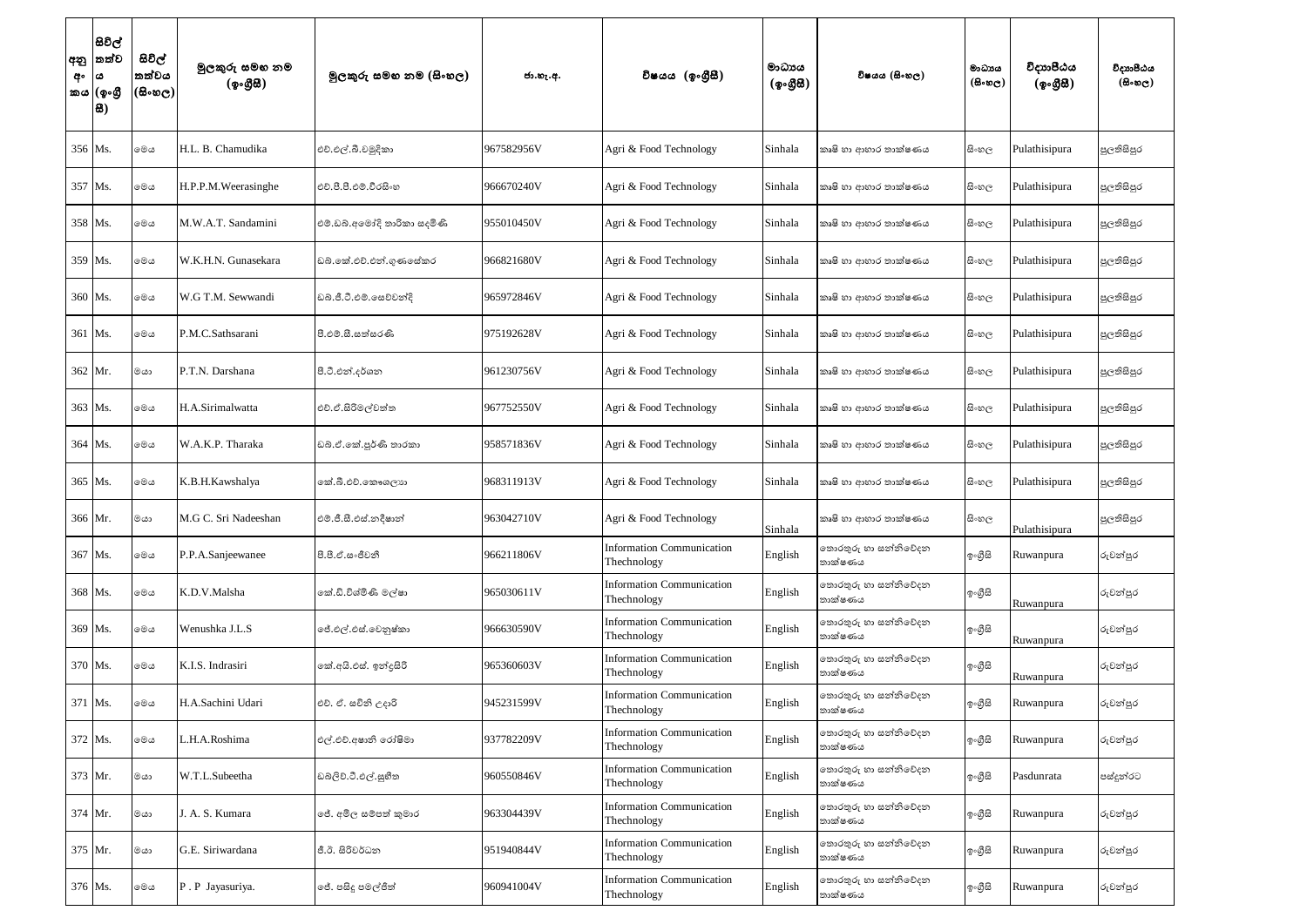| අං | සිවිල්<br> අනු  තත්ව<br>ය<br>කය (ඉංගී<br>8 | සිවිල්<br>තත්වය<br>$(5 \circ 5 \circ 5)$ | මුලකුරු සමහ නම<br>(ඉංගීසී) | මූලකුරු සමහ නම (සිංහල)           | ජා.හැ.අ.   | විෂයය (ඉංගීසී)                                  | මාධායය<br>$(\phi \circ \mathcal{B} \mathcal{B})$ | විෂයය (සිංහල)                   | මාධායය<br>$(B \circ \omega_C)$ | විදාහපීඨය<br>(ඉංගීසී) | විදාහපීඨය<br>$(B \circ \circledcirc e)$ |
|----|--------------------------------------------|------------------------------------------|----------------------------|----------------------------------|------------|-------------------------------------------------|--------------------------------------------------|---------------------------------|--------------------------------|-----------------------|-----------------------------------------|
|    | 377 Ms.                                    | මෙය                                      | A.N.Galmangoda             | ඒ.එන්.ගල්මන්ගොඩ                  | 955382471V | <b>Information Communication</b><br>Thechnology | English                                          | තොරතුරු හා සන්නිවේදන<br>තාක්ෂණය | ඉංගීසි                         | Ruwanpura             | රුවන්පුර                                |
|    | 378 Ms.                                    | මෙය                                      | T.B.N.Pabodhani            | ටී.බී.තෙත්මා පබෝධනී              | 958280220V | <b>Information Communication</b><br>Thechnology | English                                          | තොරතුරු හා සන්නිවේදන<br>තාක්ෂණය | ඉංගීසි                         | Ruwanpura             | රුවන්පුර                                |
|    | 379 Ms.                                    | මෙය                                      | P.A.A.M.Dharmawardhana     | පි.ඒ.ඒ.එම්. ධර්මවර්ධන            | 956171334V | <b>Information Communication</b><br>Thechnology | English                                          | තොරතුරු හා සන්නිවේදන<br>තාක්ෂණය | ඉංගීසි                         | Ruwanpura             | රුවන්පුර                                |
|    | 380 Ms.                                    | මෙය                                      | Asla, M.M                  | එම්.එම්.අස්ලා                    | 968043692V | Second Language Tamil                           |                                                  | දෙවනබස දෙමළ                     |                                | Mahaweli              | මහවැලි                                  |
|    | 381 Ms.                                    | මෙය                                      | Fathima Izzath P.R.        | පී.ආර්.පාතිමා ඉස්සත්             | 966213108V | Second Language Tamil                           |                                                  | දෙවනබස දෙමළ                     |                                | Mahaweli              | මහවැලි                                  |
|    | 382 Ms.                                    | මෙය                                      | Noor Raiha. R.             | ආර්. නූර් රයිහා                  | 957420761V | Second Language Tamil                           |                                                  | දෙවනබස දෙමළ                     |                                | Mahaweli              | මහවැලි                                  |
|    | 383 Ms.                                    | මෙය                                      | Shahitha, A.M.             | ඒ.එම්.සාහිතා                     | 967900680V | Second Language Tamil                           |                                                  | දෙවනබස දෙමළ                     |                                | Mahaweli              | මහවැලි                                  |
|    | 384 Ms.                                    | මෙය                                      | M.M.F.Nusha                | එම්.එම්.එෆ්.'නූෂා                | 958394799V | Second Language Tamil                           |                                                  | දෙවනබස දෙමළ                     |                                | Vavuniya              | වවුනියාව                                |
|    | 385 Ms.                                    | මෙය                                      | N.F.Nasla                  | එන්.එෆ්.නස්ලා                    | 965190244V | Second Language Tamil                           |                                                  | දෙවනබස දෙමළ                     |                                | Vavuniya              | වවුනියාව                                |
|    | 386 Ms.                                    | මෙය                                      | S.Lishanthini              | එස්.ලිෂාන්තිනි                   | 966373695V | Second Language Tamil                           |                                                  | දෙවනබස දෙමළ                     |                                | Vavuniya              | වවුනියාව                                |
|    | 387 Ms.                                    | මෙය                                      | A.A.Naseepa                | ඒ.ඒ.නසීපා                        | 967312525V | Second Language Tamil                           |                                                  | දෙවනබස දෙමළ                     |                                | Vavuniya              | වවුනියාව                                |
|    | 388 Ms.                                    | මෙය                                      | T.Thanujiya                | ටී.තනුජියා                       | 945651261V | Second Language Tamil                           |                                                  | දෙවනබස දෙමළ                     |                                | Vavuniya              | වවුනියාව                                |
|    | 389 Ms.                                    | මෙය                                      | P.H.M.G.S.Madhuwanthi      | පී.එච්. එම්.ජී.සකුත්තලා මධුවන්ති | 948154021V | Second Language Sinhala                         |                                                  | දෙවනබස සිංහල                    |                                | Maharagama            | මහරගම                                   |
|    | 390 Ms.                                    | මෙය                                      | E.H.I. Sanjana             | ඊ.එච්.අයි.සංජනා                  | 965490582V | Second Language Sinhala                         |                                                  | දෙවනබස සිංහල                    |                                | Maharagama            | මහරගම                                   |
|    | 391 Ms.                                    | මෙය                                      | K.G.I.Sandamali            | කේ.ජී.අයි.සඳමාලි                 | 958381387V | Second Language Sinhala                         |                                                  | දෙවනබස සිංහල                    |                                | Maharagama            | මහරගම                                   |
|    | 392 Ms.                                    | මෙය                                      | S.N. Chathuranganee        | එස්.එන්.චතුරංගනී                 | 968453033V | Second Language Sinhala                         |                                                  | දෙවනබස සිංහල                    |                                | Maharagama            | මහරගම                                   |
|    | 393 Mr.                                    | මයා                                      | A.S.S.Rajapaksha           | ඒ.එස්.එස්.රාජපක්ෂ                | 952750437V | Second Language Sinhala                         |                                                  | දෙවනබස සිංහල                    |                                | Maharagama            | මහරගම                                   |
|    | 394 Mr.                                    | මයා                                      | G. A.K. Chathura           | ජී.ඒ.කේ.චතුර                     | 952060350V | Second Language Sinhala                         |                                                  | දෙවනබස සිංහල                    |                                | Maharagama            | මහරගම                                   |
|    | 395 Ms.                                    | මෙය                                      | D.A. Artigala              | ඩී.ඒ.ආටිගල                       | 957363849V | Second Language Sinhala                         |                                                  | දෙවනබස සිංහල                    |                                | Maharagama            | මහරගම                                   |
|    | 396 Ms.                                    | මෙය                                      | H. R. D. Rasangika         | එච්.ආර්.ඩී.රසංගිකා               | 945540583V | Second Language Sinhala                         |                                                  | දෙවනබස සිංහල                    |                                | Maharagama            | මහරගම                                   |
|    | 397 Ms.                                    | මෙය                                      | G. Uthpala Sudarshani      | යූ.එස්. ගුණරත්න                  | 957990061V | Second Language Sinhala                         |                                                  | දෙවනබස සිංහල                    |                                | Maharagama            | මහරගම                                   |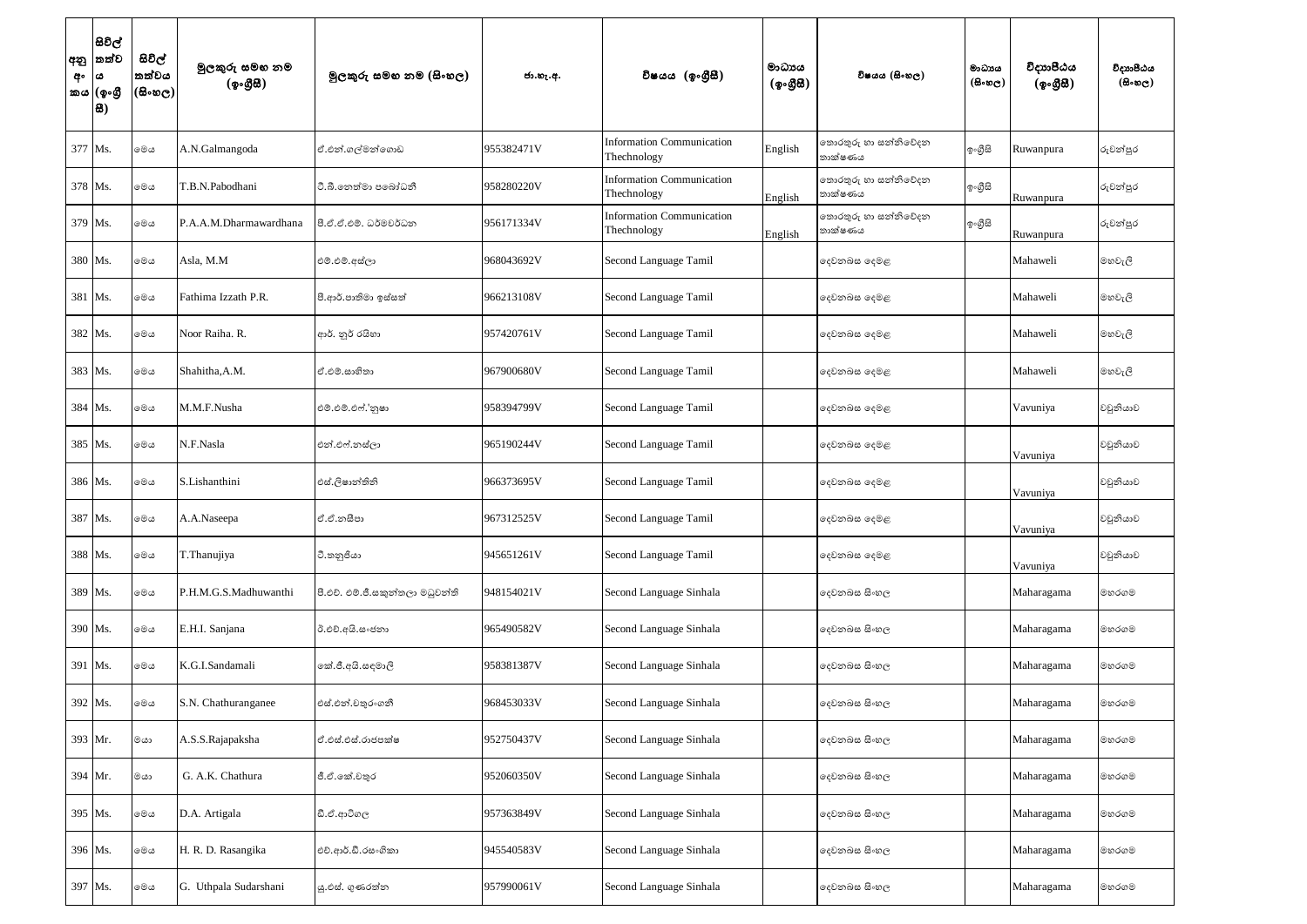| අං      | සිවිල්<br> අනු  තත්ව<br>ය<br>'කය (ඉංගුී<br> 8) | සිවිල්<br>තත්වය<br>(600) | මුලකුරු සමහ නම<br>(ඉංගීසී) | මූලකුරු සමහ නම (සිංහල)         | ජා.හැ.අ.   | විෂයය (ඉංගීසී)           | මාධායය<br>$({\cal Q} \circ \mathcal{B} \mathcal{B})$ | විෂයය (සිංහල) | මාධායය<br>$(B \circ \circledcirc_C)$ | විදාහපීඨය<br>(ඉංගීසී) | විදාහපීඨය<br>$(B \circ \circledcirc_C)$ |
|---------|------------------------------------------------|--------------------------|----------------------------|--------------------------------|------------|--------------------------|------------------------------------------------------|---------------|--------------------------------------|-----------------------|-----------------------------------------|
| 398 Ms. |                                                | මෙය                      | M.O.Dumalka                | එම්.ඕ.දූමල්කා                  | 965790802V | Second Language Sinhala  |                                                      | දෙවනබස සිංහල  |                                      | Maharagama            | මහරගම                                   |
| 399 Ms. |                                                | මෙය                      | K.K.S.S. Nisansala         | ෙක්.කේ.එස්.එස්.නිසංසලා         | 948140411V | Second Language Sinhala  |                                                      | දෙවනබස සිංහල  |                                      | Maharagama            | මහරගම                                   |
| 400 Ms. |                                                | මෙය                      | D. D. H.Madushani          | ඩී.ඩී.හර්ෂණී මධුෂාණි           | 945572302V | Second Language Sinhala  |                                                      | දෙවනබස සිංහල  |                                      | Maharagama            | මහරගම                                   |
| 401 Ms. |                                                | මෙය                      | T.D. Ranasingha            | ටී.ඩී.රණසිංහ                   | 968002996V | Second Language Sinhala  |                                                      | දෙවනබස සිංහල  |                                      | Maharagama            | මහරගම                                   |
| 402 Ms. |                                                | මෙය                      | G. Wathsala Priyadarshani  | ඩබ්ලිව්.පී.ගුණරත්න             | 957990053V | Second Language Sinhala  |                                                      | දෙවනබස සිංහල  |                                      | Maharagama            | මහරගම                                   |
| 403 Ms. |                                                | මෙය                      | N.V.N.Madushani            | එන්.වී.එන්.මදුශානි             | 967821039V | Second Language Sinhala  |                                                      | දෙවනබස සිංහල  |                                      | Maharagama            | මහරගම                                   |
| 404 Ms. |                                                | මෙය                      | E.D.D.S.M. Edirisinghe     | ඊ.ඩී.ඩී.එස්.එම්.එදිරිසිංහ      | 957263380V | Second Language Sinhala  |                                                      | දෙවනබස සිංහල  |                                      | Wayamba               | වයඹ                                     |
| 405 Ms. |                                                | මෙය                      | H.A.P.U. Abeysingha        | එච්.ඒ.පී.යූ.අබේසිංහ            | 947252445V | Second Language Sinhala  |                                                      | දෙවනබස සිංහල  |                                      | Maharagama            | මහරගම                                   |
| 406 Ms. |                                                | මෙය                      | M.D.R. Prasadika           | එම්.ඩී.ආර්.පුසාදිකා            | 955803418V | Second Language Sinhala  |                                                      | දෙවනබස සිංහල  |                                      | Maharagama            | මහරගම                                   |
| 407 Ms. |                                                | මෙය                      | R. P. N. Ruvini            | ආර්.පී.නිමාෂා රුවිනි           | 965191305V | Second Language Sinhala  |                                                      | දෙවනබස සිංහල  |                                      | Maharagama            | මහරගම                                   |
| 408 Ms. |                                                | මෙය                      | M.K.N. Harshani            | එම්.කේ.එන්.හර්ෂණි              | 948321866V | Second Language Sinhala  |                                                      | දෙවනබස සිංහල  |                                      | Maharagama            | මහරගම                                   |
| 409 Ms. |                                                | මෙය                      | K.P.T. Madushani           | කේ.පී.ටී.මධුශානි               | 945671602V | Second Language Sinhala  |                                                      | දෙවනබස සිංහල  |                                      | Maharagama            | මහරගම                                   |
| 410 Ms. |                                                | මෙය                      | I.A. Munasingha            | අයි.ඒ.මුණසිංහ                  | 966111585V | Second Language Sinhala  |                                                      | දෙවනබස සිංහල  |                                      | Maharagama            | මහරගම                                   |
| 411 Ms. |                                                | මෙය                      | S.H. A.M.S.Sooriyahetti    | එස්.එච්.ඒ.එම්.එස්. සූරියහෙට්ටි | 947591428V | <b>Special Education</b> | Sinhala                                              | විශේෂ අධාහපනය | සිංහල                                | Maharagama            | මහරගම                                   |
| 412 Ms. |                                                | මෙය                      | W.K.A.Madhusara            | ඩබලිව්.කේ.අචිනි මධුසරා         | 975134148V | <b>Special Education</b> | Sinhala                                              | විශේෂ අධාහපනය | සිංහල                                | Maharagama            | මහරගම                                   |
| 413 Ms. |                                                | මෙය                      | S.P.Sellahewa              | එස්.පී සෙල්ලහේවා               | 958543670V | <b>Special Education</b> | Sinhala                                              | විශේෂ අධාහපනය | සිංහල                                | Maharagama            | මහරගම                                   |
| 414 Ms. |                                                | මෙය                      | M.A.G.M.Madhuchani         | එම්.ඒ.ජී.එම්.මධුවානි           | 958222750V | <b>Special Education</b> | Sinhala                                              | විශේෂ අධාහපනය | සිංහල                                | Maharagama            | මහරගම                                   |
| 415 Ms. |                                                | මෙය                      | R.G.N.Lakshani             | ආර්.ජී.එන්.ලක්ෂානි             | 956902363V | <b>Special Education</b> | Sinhala                                              | විශේෂ අධාහපනය | සිංහල                                | Maharagama            | මහරගම                                   |
| 416 Ms. |                                                | මෙය                      | M.K.N.Sandamali            | එම්.කේ.එන්.සඳමාලි              | 955691261V | Special Education        | Sinhala                                              | විශේෂ අධාහපනය | සි∘හල                                | Maharagama            | මහරගම                                   |
| 417 Ms. |                                                | මෙය                      | Slasa S. S.                | එස්.එස්.සිලාසා                 | 975014738V | <b>Special Education</b> | Tamil                                                | විශේෂ අධාහපනය | දෙමළ                                 | Addalaichenai         | අඩ්ඩාලච්චේන                             |
| 418 Ms. |                                                | මෙය                      | Murshida M.S.F             | එම්.එස්.එෆ්.මූර්සිදා           | 966690798V | <b>Special Education</b> | Tamil                                                | විශේෂ අධාහපනය | දෙමළ                                 | Addalaichenai         | අඩ්ඩාලච්චේන                             |